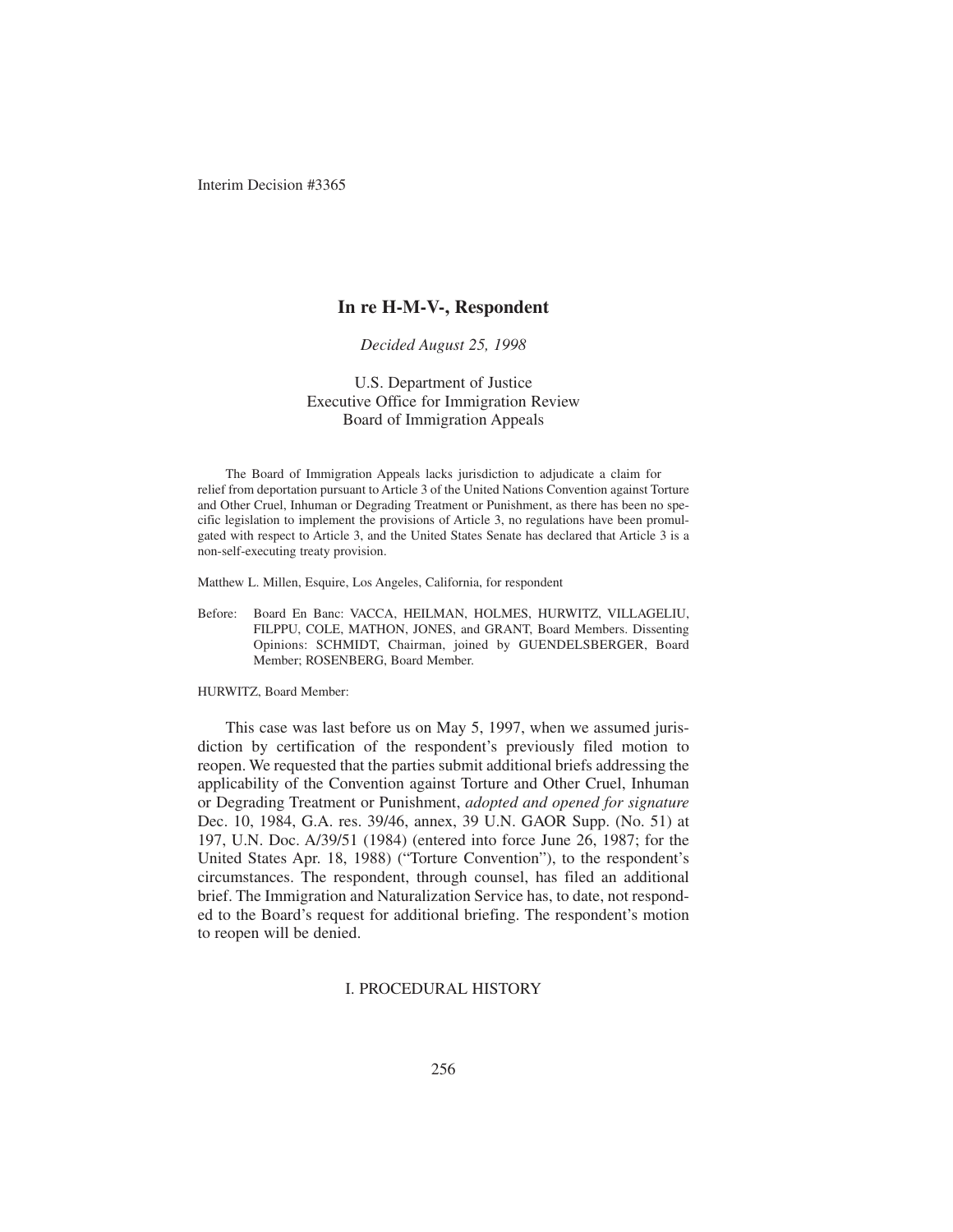The respondent, a native and citizen of Iran, entered the United States on November 26, 1985, as a refugee. His status subsequently was adjusted to that of lawful permanent resident. On July 26, 1990, the respondent was convicted in the United States District Court, Central District of California, of conspiracy to possess with intent to distribute heroin and possession with intent to distribute heroin, in violation of 21 U.S.C. §§  $841(a)(1)$  and  $846$  (1998), He was sentenced to 95 months in prison, which sentence later was reduced to 70 months. On August 23, 1994, the Service issued an Order to Show Cause and Notice of Hearing (Form I-221) charging the respondent with deportability under section  $241(a)(2)(A)(iii)$  of the Immigration and Nationality Act, 8 U.S.C. §  $1251(a)(2)(A)(iii)$  (1994), as an alien convicted of an aggravated felony. In proceedings before an Immigration Judge, the respondent applied for relief from deportation in the form of a waiver of inadmissibility under section 212(c) of the Act, 8 U.S.C. § 1182(c) (1994).

In a decision dated November 9, 1994, the Immigration Judge denied the respondent's application for section 212(c) relief and ordered him deported from the United States. The respondent appealed the Immigration Judge's decision. In a decision dated May 1, 1995, the Board determined that, as of November 14, 1994, the respondent became statutorily ineligible for relief under section 212(c) of the Act, because he had served at least 5 years in prison as a result of his aggravated felony convictions. *See Matter of Gomez-Giraldo*, 20 I&N Dec. 957 (BIA 1995); *Matter of A-A-*, 20 I&N Dec. 492 (BIA 1992). Thus, we dismissed the respondent's appeal.

On September 3, 1996, the respondent filed a motion to reopen before the Board. In his motion, the respondent argues that the Board should recognize the enforceability of Article 3 of the Torture Convention, which prohibits the return ("refoulement") of an individual to a country where there are substantial grounds for believing that he or she would be in danger of being subjected to torture. Specifically, the respondent contends that ordering his deportation to Iran would violate the United States' binding international obligations under the Torture Convention. In addition, he argues that the Protocol Relating to the Status of Refugees, *opened for signature* Jan. 31, 1967, 19 U.S.T. 6223, T.I.A.S. No. 6577, 606 U.N.T.S. 267 (entered into force Oct. 4, 1967; for the United States Nov. 1, 1968) ("Protocol"), requires an individualized determination of whether the respondent, who was convicted of an aggravated felony for which he has served more than 5 years in prison, represents a "danger to the community." We consider each of the respondent's arguments in turn.

## II. UNITED NATIONS CONVENTION AGAINST TORTURE

The Torture Convention was signed by the United States on October 18,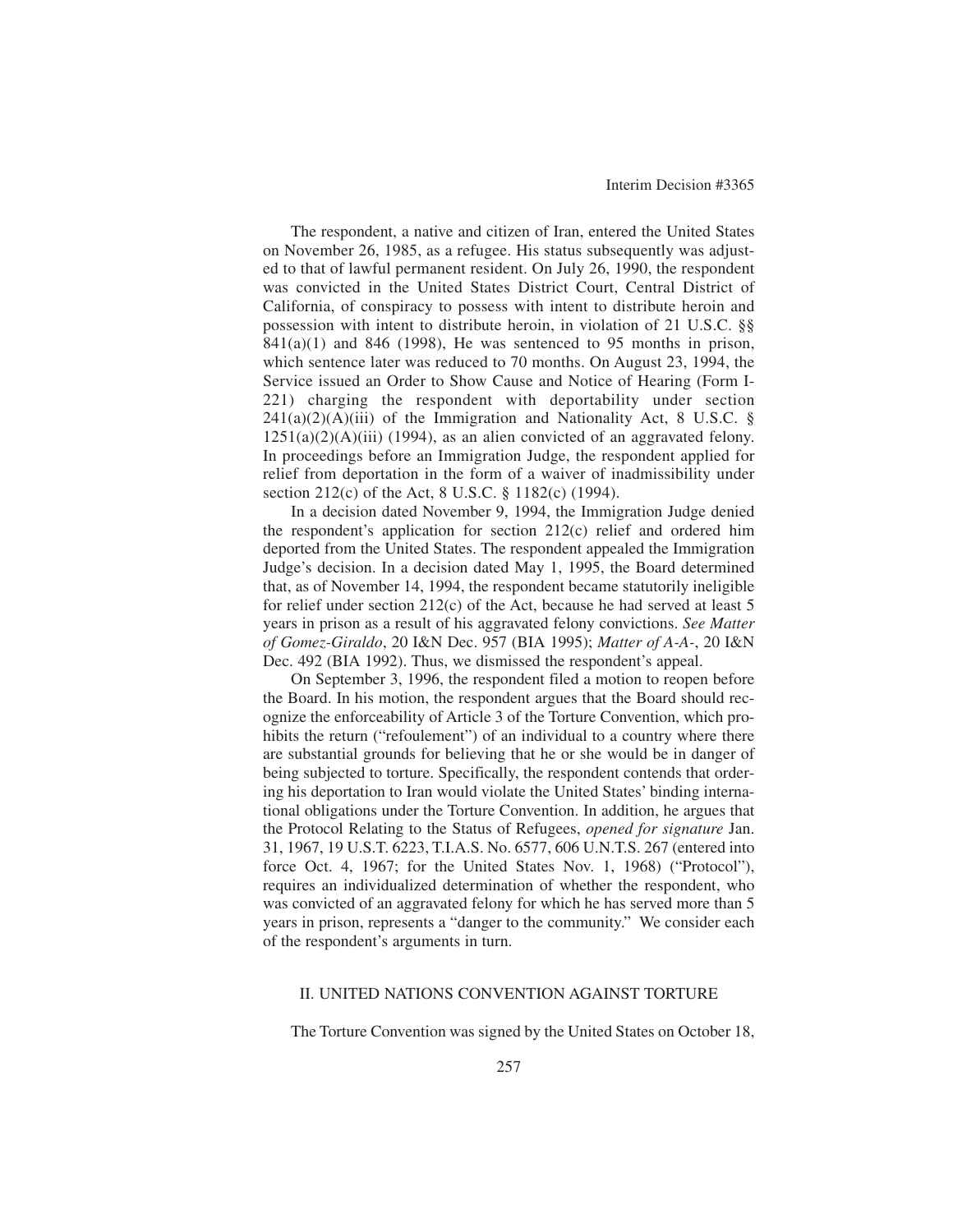1988, and the Senate adopted its resolution of advice and consent to ratification on October 27, 1990. $\scriptstyle\rm I$  The treaty became effectively binding on the United States on November 20, 1994.<sup>2</sup> Article 3 of the Convention provides:

1. No State Party shall expel, return ("refouler") or extradite a person to another State where there are substantial grounds for believing that he would be in danger of being subjected to torture.

2. For the purpose of determining whether there are such grounds, the competent authorities shall take into account all relevant considerations including, where applicable, the existence in the State concerned of a consistent pattern of gross, flagrant or mass violations of human rights.

The respondent concedes that an alien, like himself, who has committed a particularly serious crime and constitutes a danger to the community, may be denied asylum and withholding of deportation. *See* sections 208(d), 243(h)(2) of the Act, 8 U.S.C. §§ 1158(d), 1253(h)(2) (1994). He observes, however, that no such qualification exists under the Torture Convention. The prohibition on refoulement found in Article 3 of the Convention provides no exception for persons convicted of particularly serious crimes. *Cf.* Protocol, *supra*, art. 33(2). The respondent asserts that he would be subjected to imprisonment, torture, and execution if forced to return to Iran. Thus, he maintains that his deportation to Iran would violate Article 3 of the Torture Convention.

Upon review, we decline to apply the prohibition on refoulement set forth in Article 3 of the Torture Convention to the respondent. Initially, we note that the jurisdiction of this Board, and of the Immigration Judge, is limited by statute and regulation to that which has been delegated by the Attorney General. *See Galo-Garcia v. INS*, 86 F.3d 916, 918 (9th Cir. 1996) (quoting with approval the Board's holding in *Matter of Sano*, 19 I&N Dec. 299, 300- 01 (BIA 1985), that "'[u]nless the regulations affirmatively grant us power to act in a particular matter, we have no appellate jurisdiction over it'"); *see also Matter of Hernandez-Puente*, 20 I&N Dec. 335, 339 (BIA 1991).

To date, there has been no specific implementing legislation of Article 3 of the Torture Convention, although the House of Representatives has

<sup>1</sup> 136 Cong. Rec. S17,486, S17,492 (daily ed. Oct. 27, 1990).

<sup>2</sup> One month earlier, the President deposited the instrument of ratification with the Secretary-General of the United Nations. *See* 74 Interpreter Releases, No. 45, Nov. 21, 1997, at 1773, 1781 (citing U.N. Doc. No. 571 Leg/SER. E/13, IV.9 (1992); Torture Convention, *supra*, art. 27(2)).

<sup>3</sup> *See* Torture Victims Relief Act of 1995, H.R. 1416 104th Cong. § 2(10) (1996) (introduced into House committees on April 5, 1995, and noting that "[t]he United States has ratified the [Torture Convention] but has not implemented all provisions of the convention"); *see also* H.R. 933, 103d Cong., § 1(1993); H.R. 6017, 102d Cong., § 1 (1992).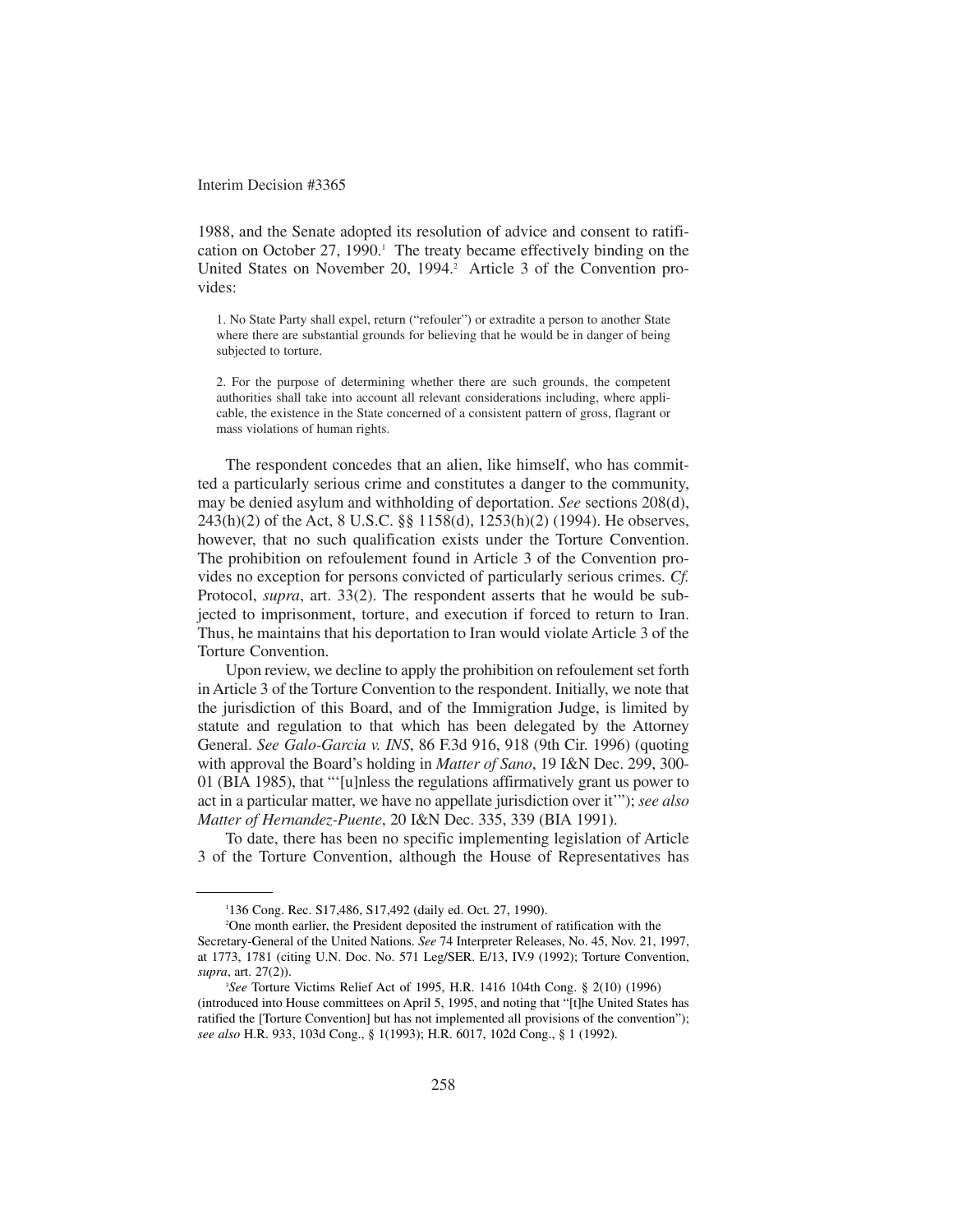considered bills concerning the Convention.<sup>3</sup> There also have been no regulations promulgated with respect to Article 3. In addition, we note that since ratification of the treaty in 1990, Congress has spoken on the availability of asylum and withholding of deportation in this country to those convicted of aggravated felonies. *See* Antiterrorism and Effective Death Penalty Act of 1996, Pub. L. No. 104-132, 110 Stat. 1214 ("AEDPA"); Illegal Immigration Reform and Immigrant Responsibility Act of 1996, Division C of Pub. L. No. 104-208, § 303(b)(3), 110 Stat. 3009-546, 3009- 586 ("IIRIRA"). We have considered these changes and their effect on existing law. We do not find that their enactment delegates authority to the Immigration Judge or this Board to grant the respondent, a convicted aggravated felon sentenced to 5 years or more in prison, any relief from deportation under the Torture Convention. *See Matter of Medina*, 19 I&N Dec. 734 (BIA 1988).

Furthermore, as a condition of ratifying the Torture Convention, the Senate included the following declaration:

(1) That the United States declares that the provisions of Articles 1 through 16 of the Convention are not self-executing.

136 Cong. Rec. S17,486, S17,491 (daily ed. Oct. 27, 1990).

This declaration received the imprimatur of the President when he deposited the instrument of ratification with the Secretary-General of the United Nations. Where the President and the Senate, as opposed merely to their spokespersons or treaty negotiators, have expressed an intent to have a treaty be non-self-executing, this intent has been deemed controlling by the courts. *See Islamic Republic of Iran v. Boeing Co*., 771 F.2d 1279, 1284 (9th Cir. 1985) (relying on preratification statement of the President), *cert. dismissed*, 479 U.S. 957 (1986); *Frolova v. Union of Soviet Socialist Republics,* 761 F.2d 370, 376 (7th Cir. 1985) (same); *see also United States v. Postal,* 589 F.2d 862, 881-83 (5th Cir.) (relying on preratification statements of Department of State officials and United States negotiators), *cert. denied*, 444 U.S. 832 (1979).

Moreover, several courts have held that international treaty provisions generally do not attain the force of law until the United States has enacted legislation or promulgated regulations to implement such provisions. *United States v. Aguilar*, 883 F.2d 662, 680 (9th Cir. 1989) (stating that the United Nations Protocol Relating to the Status of Refugees "was not intended to be self-executing. As the Protocol is not a self-executing treaty having the force of law, it is only helpful as a guide to Congress's statutory intent in enacting the 1980 Refugee Act" (citation omitted)), *cert. denied*, 498 U.S. 1046 (1991); *Bertrand v. Sava*, 684 F.2d 204, 218-19 (2d Cir. 1982) (holding that provisions of the Protocol "were not themselves a source of rights under our law unless and until Congress implemented them by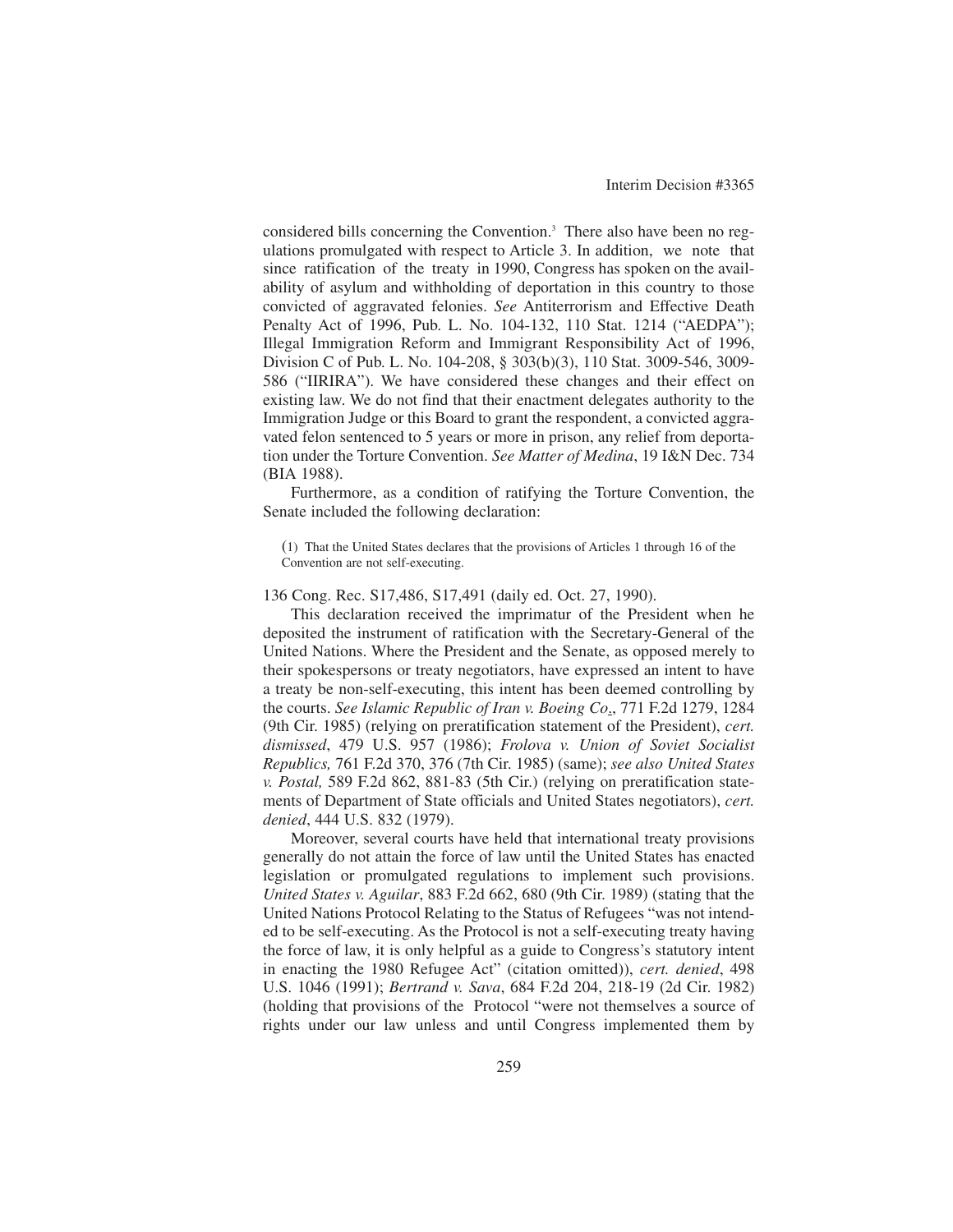appropriate legislation"); *see also Haitian Refugee Center, Inc. v. Baker,* 949 F.2d 1109, 1110 (11th Cir. 1991), *cert. denied*, 502 U.S. 1122 (1992). With respect to whether Article 3 of the Torture Convention is a self-executing provision, we deem the actions and pronouncements of the President and the Senate to be controlling. At present, therefore, Article 3 provides no relief to aliens in deportation, exclusion, or removal proceedings.

## III. INDIVIDUALIZED DETERMINATION OF DANGER TO THE COMMUNITY

The respondent also contends that, in light of the obligations imposed on the United States by the Protocol, the Immigration Judge and the Board must conduct an individualized determination of whether he represents a "danger to the community" before concluding that he is ineligible for withholding of deportation under section 243(h) of the Act.

With certain exceptions, aggravated felons are barred from applying for withholding of deportation. Section  $243(h)(2)(B)$  of the Act. For aliens who have filed their applications before April 1, 1997, the effective date of the IIRIRA, the Attorney General has the discretion to override this bar under section  $243(h)(3)$  of the Act, as added by section  $413(a)$  of the AEDPA, 110 Stat. at 1269. The Attorney General may allow an alien to apply for withholding if he has been sentenced to an aggregate of less than 5 years in prison and the Attorney General determines in her discretion that the alien's crime is not particularly serious. 8 C.F.R.  $\S$  208.16(c)(2), (3) (1998). In a recent precedent decision, we established the standard under which this discretion should be exercised. *Matter of Q-T-M-T-*, 21 I&N Dec. 639 (BIA 1996).

The regulations, however, do not allow for the exercise of discretion in the respondent's case. An alien whose proceedings were commenced prior to April 1, 1997, and who has been convicted of an aggravated felony and sentenced to an aggregate term of 5 years or more, is not eligible for withholding of deportation. The regulations at 8 C.F.R. §§ 208.16(c)(2) and (3) provide in part:

(2) *Mandatory denials*. Except as provided in paragraph (c)(3) of this section, an application for withholding of removal *shall be denied* if the applicant falls within section 241(b)(3)(B) of the Act or, *for applications for withholding of deportation adjudicated in proceedings commenced prior to April 1, 1997, within section 243(h)(2) of the Act* as it appeared prior to that date [barring aggravated felons]. For purposes of section  $241(b)(3)(B)(ii)$  of the Act, or section  $243(h)(2)(B)$  of the Act as it appeared prior to April 1, 1997, an alien who has been convicted of a particularly serious crime shall be considered to constitute a danger to the community. . . .

(3) *Exception to the prohibition on withholding of deportation in certain cases.* Section 243(h)(3) of the Act, as added by section 413 of Public Law 104-132, shall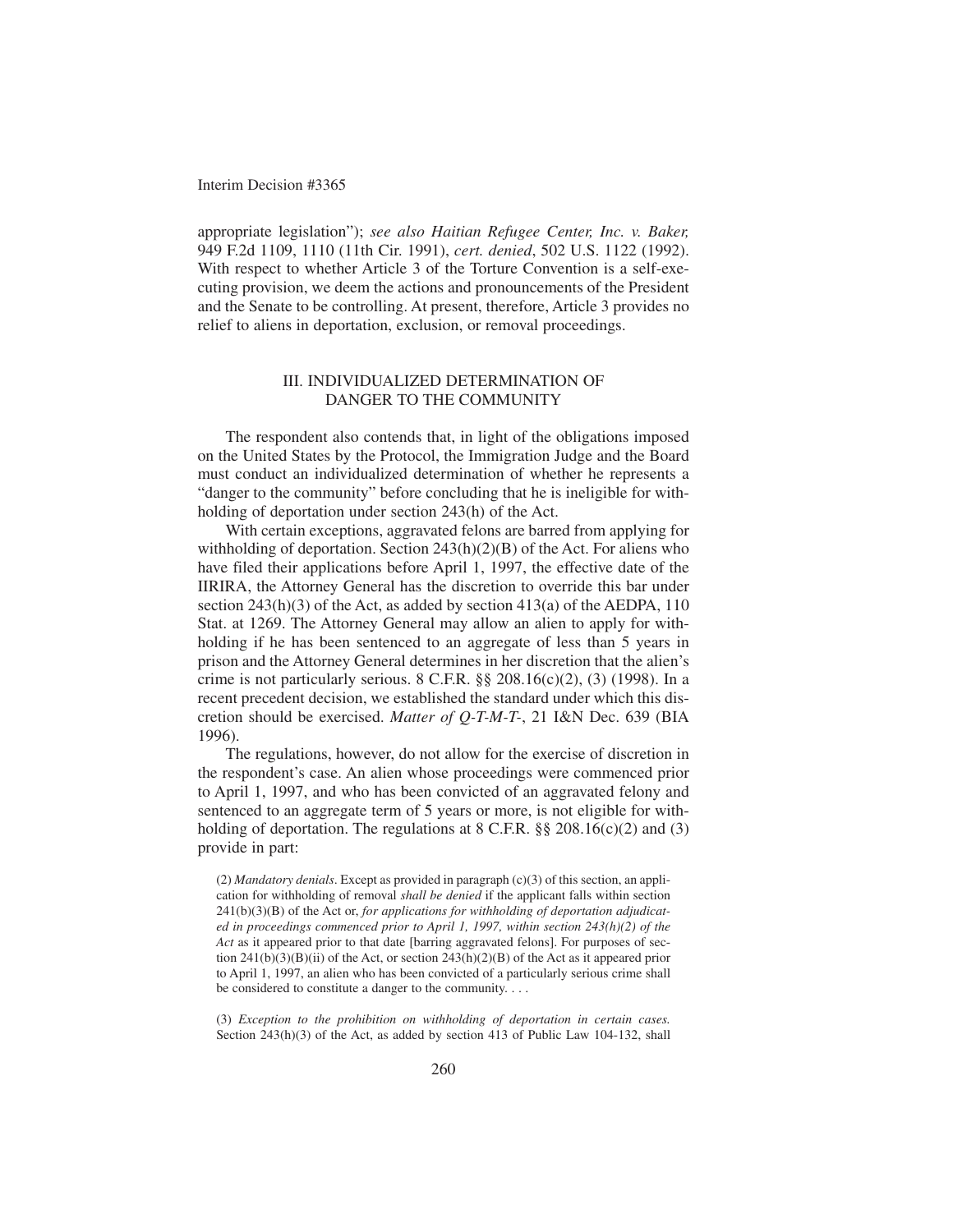apply only to applications adjudicated in proceedings commenced before April 1, 1997, and in which final action had not been taken before April 24, 1996. *The discretion permitted by that section to override section 243(h)(2) of the Act shall be exercised only in the case of an applicant convicted of an aggravated felony (or felonies) where he or she was sentenced to an aggregate term of imprisonment of less than 5 years* and the immigration judge determines on an individual basis that the crime (or crimes) of which the applicant was convicted does not constitute a particularly serious crime. Nevertheless, it shall be presumed that an alien convicted of an aggravated felony has been convicted of a particularly serious crime. Except in the cases specified in this paragraph, the grounds for denial of withholding of deportation in section 243(h)(2) of the Act as it appeared prior to April 1, 1997, shall be deemed to comply with the 1967 Protocol Relating to the Status of Refugees.

#### (Emphasis added.)

We find that these regulations address the respondent's arguments on this issue. The regulations specifically address the appropriate interpretation of the Protocol and the question of whether a separate consideration of an alien's dangerousness to the community is required. We note that once a regulation is properly issued by the Attorney General, it is the obligation of this Board and the Immigration Judges to enforce it. Regulations promulgated by the Attorney General have the force and effect of law as to this Board and the Immigration Judges. *Matter of Fede*, 20 I&N Dec. 35 (BIA 1989). In the case before us, the respondent was convicted of an aggravated felony and sentenced to more than 5 years in prison. He is therefore ineligible for withholding of deportation.

### IV. CONCLUSION

In sum, we conclude that the Board currently lacks jurisdiction to grant the respondent's request for relief from deportation under the Torture Convention. Furthermore, we conclude that we are not required to provide an individualized determination of whether the respondent represents a "danger to the community" prior to finding that he is ineligible for withholding of deportation. Accordingly, the respondent's motion will be denied.

**ORDER:** The motion to reopen is denied.

Vice Chairman Mary Maguire Dunne and Board Member Lori Scialabba did not participate in the decision in this case.

*DISSENTING OPINION:* Paul W. Schmidt, Chairman, in which John Guendelsberger, Board Member, joins.

I respectfully dissent.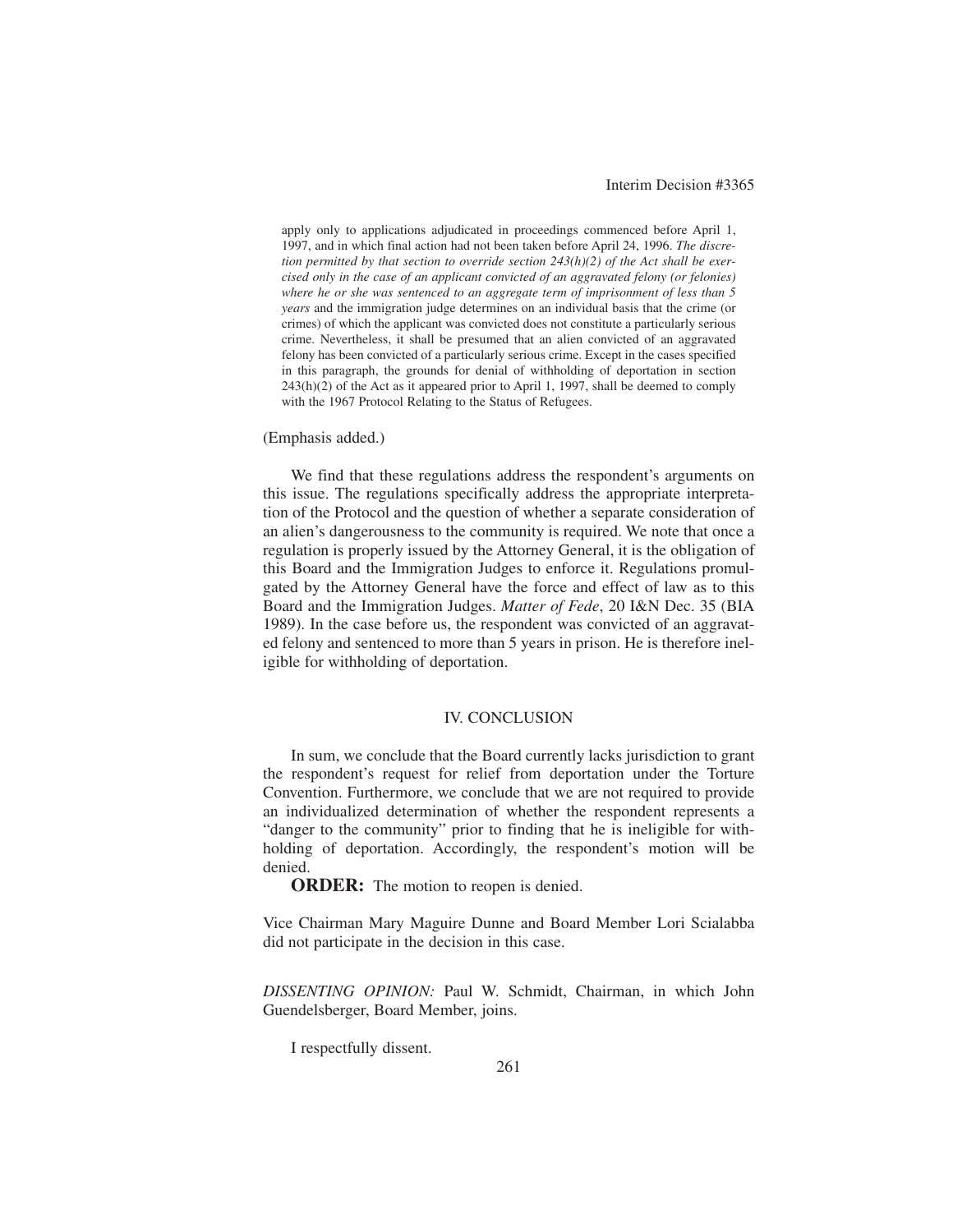This respondent, who previously was admitted to the United States as a refugee, makes a prima facie claim that his removal from the United States under an order of deportation to Iran would violate the obligations of the United States under Article 3 of the Convention against Torture and Other Cruel, Inhuman or Degrading Treatment or Punishment, *adopted and opened for signature* Dec. 10, 1984, G.A. res. 39/46, annex, 39 U.N. GAOR Supp. (No. 51) at 197, U.N. Doc. A/39/51 (1984) (entered into force June 26, 1987; for the United States Apr. 18, 1988) ("Torture Convention"). This article requires the United States not to expel, return, or extradite a person to another state where there are substantial grounds for believing that he or she would be in danger of being subjected to torture. At an absolute minimum, this case should be referred to the General Counsel of the Immigration and Naturalization Service for an adjudication under Article 3 before the order of deportation vests.

# I. THE TORTURE CONVENTION APPEARS TO BIND THE UNITED STATES EVEN WITHOUT IMPLEMENTING LEGISLATION AND ENABLING REGULATIONS

On March 6, 1997, in connection with a final rule making concerning revisions to the inspection, removal, and asylum systems under the immigration laws, the Attorney General clearly stated that Article 3 is in force and binding on the executive branch of the United States Government:

This article [Article 3] has been in effect for the United States since November 1994. Although Article 3 of the Torture Convention itself is not self-executing, the Attorney General has *sufficient administrative authority to ensure that the United States observes the limitations on removal required* by this provision. In fact, the Service has received and considered individual requests for relief under the Torture convention since November 1994 and has arranged for relief where appropriate. For the present, the Department intends to continue to carry out the non-refoulement provision of the Torture Convention through its *existing administrative authority rather than by promulgating regulations*.

#### 62 Fed. Reg. 10,312, 10,316 (1997) (emphasis added).

Thus, the Attorney General recognized that the binding nature of Article 3 depended on neither implementing legislation nor a specific regulatory delegation. Stated another way, neither the non-self-executing nature of Article 3 nor the lack of a regulatory delegation to this Board, both of which were cited by the majority, relieve us, as members of the executive branch, from the obligation to ensure that the United States complies with its international treaty obligations under Article 3.

The Service has taken the same position as the Attorney General. The General Counsel of the Service has publicly stated in a memorandum as follows: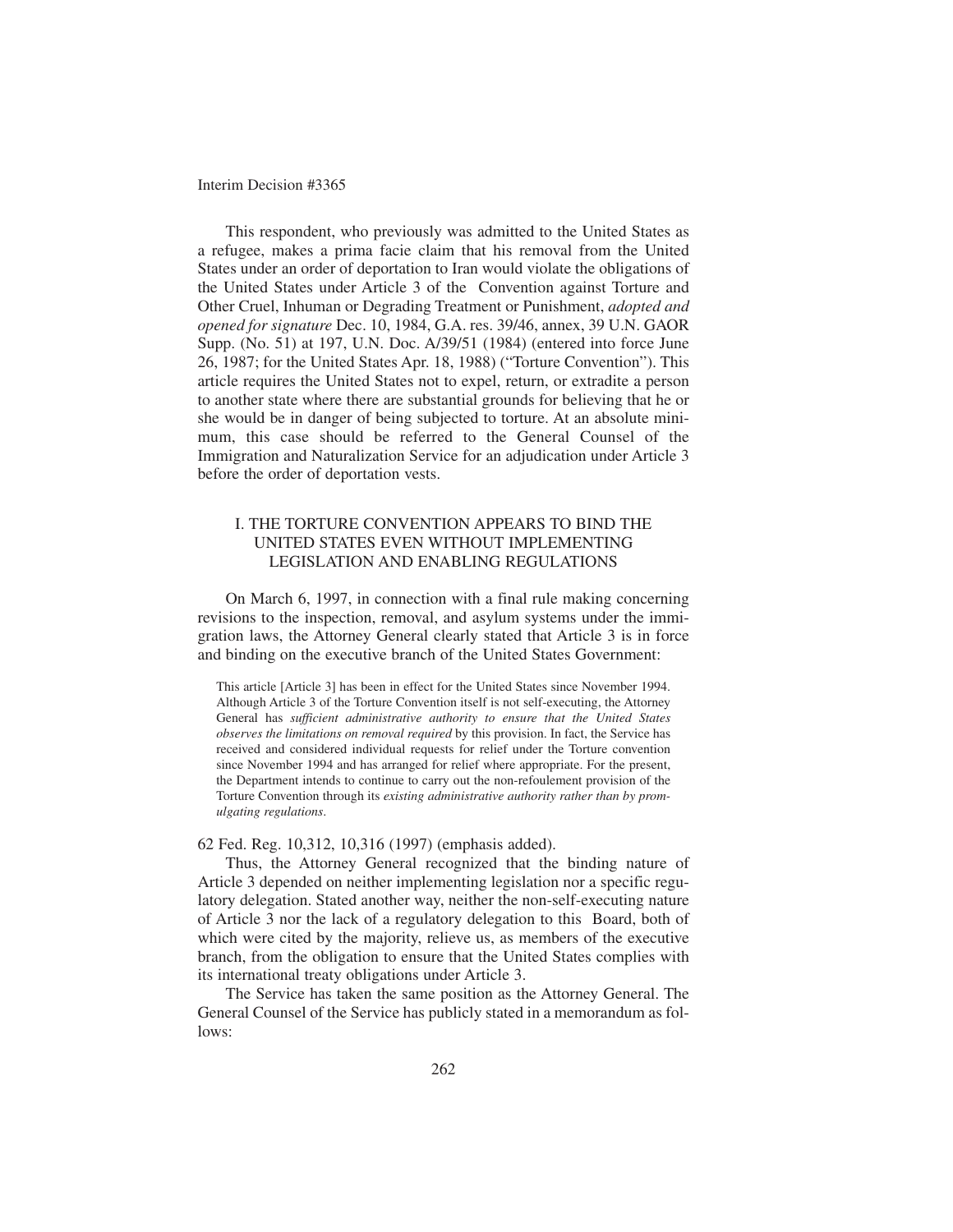Article 3 is a United States law, *equal in force to a federal statute. See* Article VII, clause 2 of the U.S. Constitution. Such a non-self-executing treaty imposes on the United States "an international *obligation to adjust its laws and institutions as may be necessary* to give effect to the agreement." Thus, INS has a *legal duty* to ensure compliance with Article 3 in the cases of aliens it may remove from the United States.

Office of the General Counsel, INS, U.S. Dep't of Justice, *Compliance with Article 3 of the Convention Against Torture in the cases of removable aliens* (May 14, 1997), *reprinted in* 75 Interpreter Releases, No. 10, Mar. 16, 1998, at 375, 376 ("INS Memo") (citation omitted) (emphasis added).

I also note that the Attorney General has delegated to us such of her discretion and authority "as is appropriate and necessary for the disposition of the case." 8 C.F.R.  $\S 3.1(d)(1)$  (1998). While this delegation is subject to any specific limitations established by regulation, there is no such specific regulatory limitation or exclusive regulatory delegation to another agency (such as the Service) that would prohibit us from acting on a case arising under the Torture Convention.

## II. DISCUSSION

I recognize that the pronouncements of the Attorney General and the General Counsel of the Service, which are neither incorporated into regulations nor embodied in a precedent ruling by the Attorney General in an individual case, are not binding on us. *See, e.g., Matter of Chang*, 20 I&N Dec. 38 (BIA 1989) (stating that the Attorney General's "guidelines" are not binding on the Board or Immigration Judges), *superseded on other grounds, Matter of X-P-T-*, 21 I&N Dec. 634 (BIA 1996). On the other hand, in the context of this particular issue, I would give both interpretive statements serious consideration.

The non-self-executing nature of Article 3 appears to relate *exclusively* to its lack of enforceability in Article III courts. It evidently is binding on the United States and on its executive branch officers. Although this Board performs quasi-judicial adjudicative functions, we clearly are a part of the Department of Justice and the executive branch. It seems unusual that the prosecutor, the Service, would be under an international treaty obligation that we, as independent adjudicators within the executive branch, have no duty to recognize, facilitate, or enforce in any manner whatsoever. Thus, it is not obvious to me that we properly discharge our constitutional duties as members of the executive branch by refusing to address compliance with Article 3 in any meaningful way in this particular case.

As a prudent measure, before issuing a final order of deportation in this or any other case where a prima facie case under Article 3 has been made out and no other avenues of relief are available under the immigration laws, I would refer the case to the General Counsel of the Service for a determi-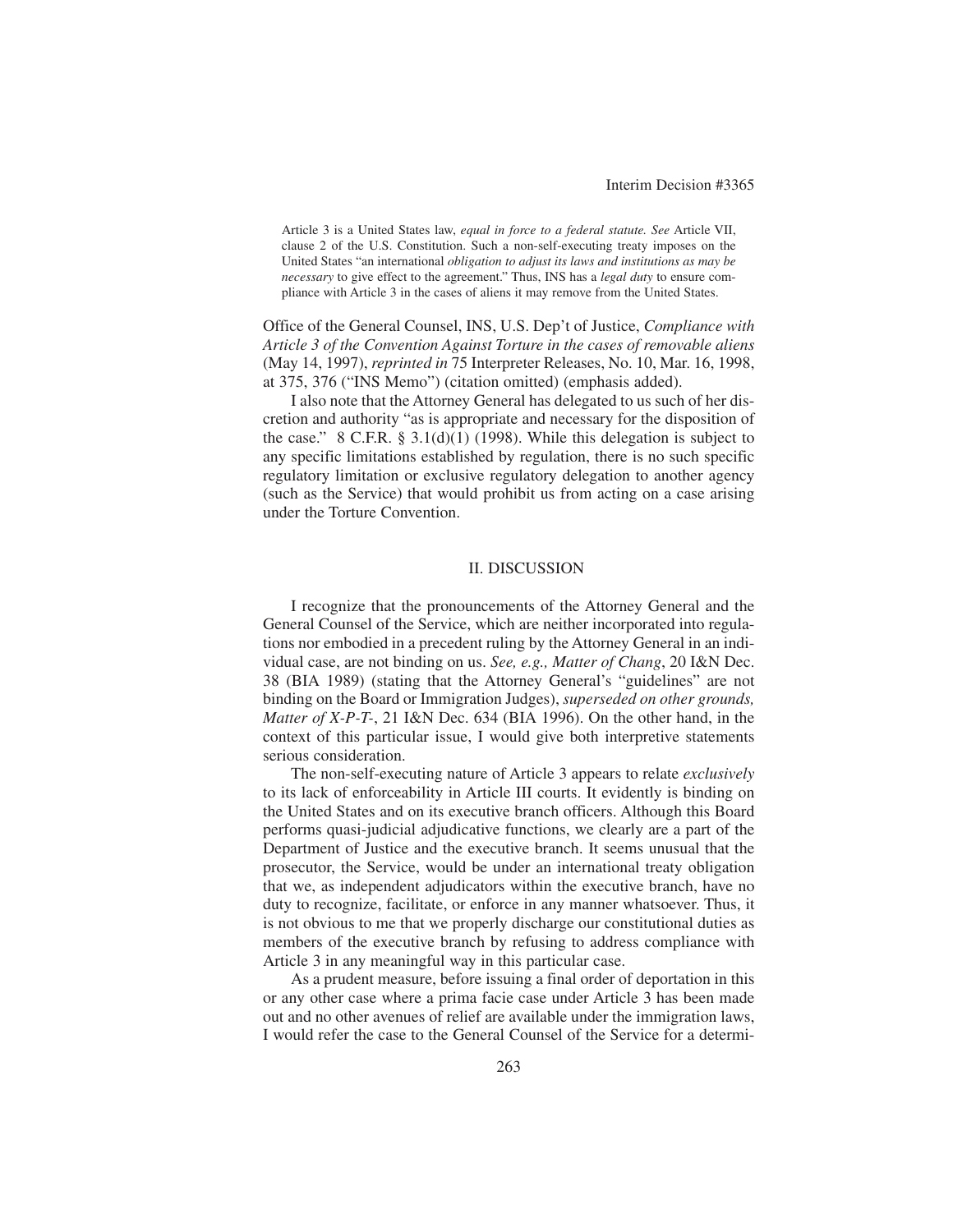nation under the current administrative procedures to implement Article 3 of the Torture Convention. *See* INS Memo, *supra*, at 379. In that way, we can help ensure that the United States discharges its duties under domestic and international law, while not interfering with any existing "informal delegation" by the Attorney General of Article 3 enforcement responsibility to the General Counsel of the Service. This action is completely consistent with our delegated authority under 8 C.F.R. § 3.1(d)(1).

### III. SUMMARY AND CONCLUSION

The Department of Justice, through the Attorney General and the General Counsel of the Service, takes the position that the United States has a binding obligation under Article 3 of the Torture Convention not to remove an individual to a country where he or she will face torture. According to the foregoing sources, that obligation is not in any way vitiated or lessened by the non-self-executing nature of Article 3, nor is it dependent on any specific regulatory delegation from the Attorney General.

This respondent, who was admitted to the United States as a refugee, has established a prima facie case that his removal to Iran would violate Article 3. The most prudent course for us would be to refer this matter to the General Counsel of the Service for a determination whether the respondent's ultimate removal under an order of deportation would comply with Article 3. The respondent's motion to reopen should be granted, and the final order of deportation in his case should be conditioned on the entry of a written determination by the General Counsel that execution of that order would not violate Article 3. Because the majority's disposition fails to provide even this minimal safeguard to ensure that we in the United States are meeting our domestic and international legal obligations, I respectfully dissent.

### *DISSENTING OPINION:* Lory D. Rosenberg, Board Member

I respectfully dissent.

The United States' obligation under the Article 3 of the Convention against Torture and Other Cruel, Inhuman or Degrading Treatment or Punishment, *adopted and opened for signature* Dec. 10, 1984, G.A. res. 39/46, annex, 39 U.N. GAOR Supp. (No. 51) at 197, U.N. Doc. A/39/51 (1984) (entered into force June 26, 1987; for the United States Apr. 18, 1988) ("Convention Against Torture"), $\frac{1}{1}$  which provides that "[n]o State

<sup>1</sup> Although a consistent shorthand reference to a statute or international document is an attractive option, it should be in keeping with the essence of that document. I find use of the reference "Torture Convention" when referring to an international convention *against* torture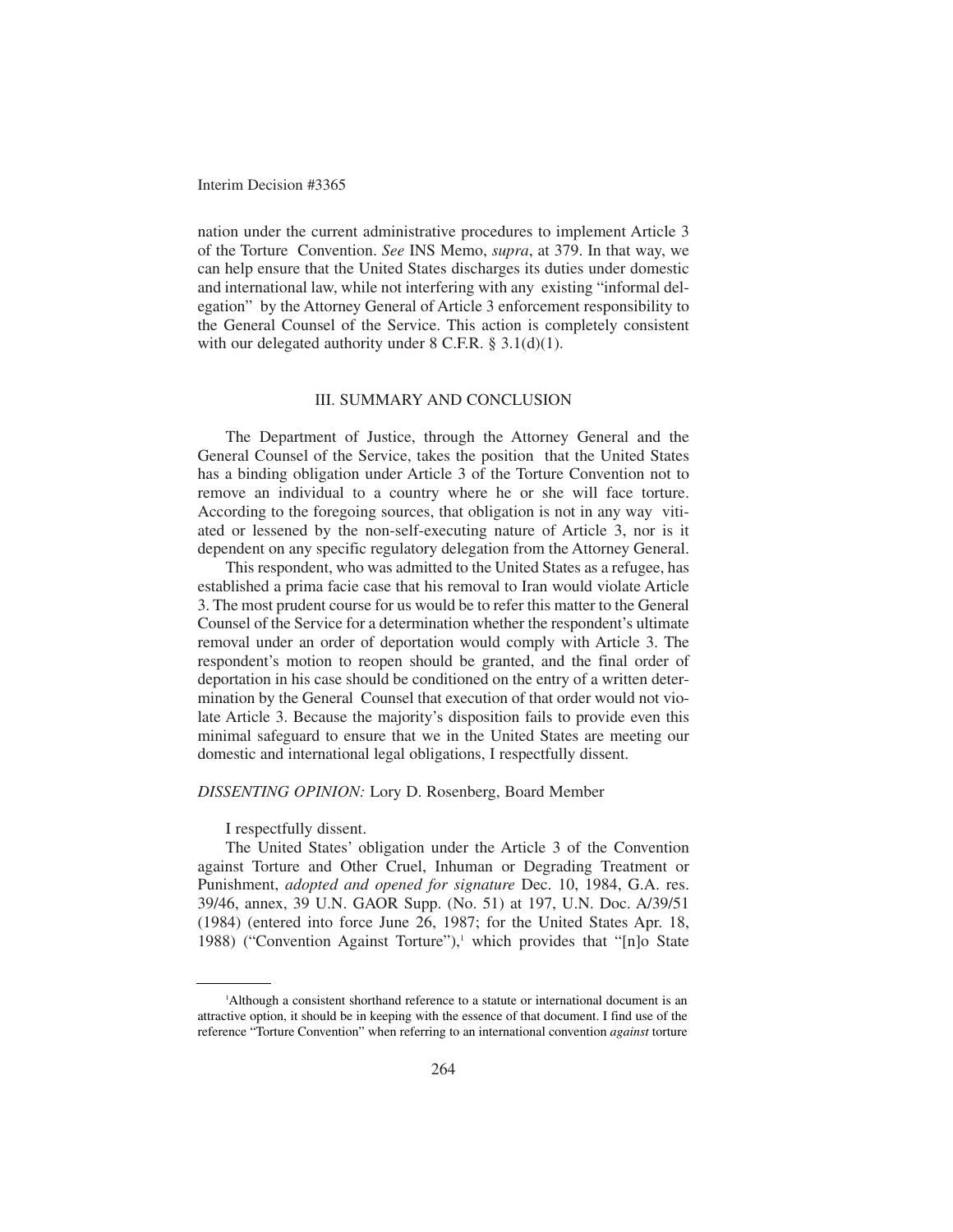Party shall expel, return ("refouler") or extradite a person to another State where there are substantial grounds for believing that he would be in danger of being subjected to torture," has been advocated by the respondent and is undisputed by the Immigration and Naturalization Service. As I believe that the respondent has set forth a colorable claim that he will be tortured and very possibly killed if he is forcibly returned to Iran, I regard the majority's decision to dispose of the respondent's motion to reopen his deportation proceedings on jurisdictional grounds, leaving the Board's order of deportation to Iran undisturbed, as improper and erroneous.

The majority's reason for not addressing the merits of the respondent's claim—that there presently exists no legislation implementing the Convention Against Torture, and that the Attorney General has not promulgated specific regulations or explicitly delegated authority to the Board to adjudicate claims under Article 3—inexplicably ignores our own authority and obscures the principal feature of the respondent's claim. This result strikes me as a violation of our obligation as the quasi-judicial, precedentsetting body acting on behalf of the Attorney General, a component of the executive branch of the United States Government, to ensure compliance with this nation's international treaty obligations and with internationally recognized human rights norms.

I cannot agree that this outcome is either a necessary or appropriate outcome on purely legal grounds. Not only is it unwarranted and contrary to the authority extended to us by regulation, but it reflects the worst and not the best of this country's human rights history. Consequently, I dissent.

## I. ISSUE BEFORE THE BOARD

We are presented with an extremely serious claim for protection brought pursuant to an international treaty under which the United States currently is obligated. Not only is the United States a party to the Convention Against Torture, but the Service, a component of the Department of Justice and a party to this action, has acknowledged that it is legally bound to comply with Article 3. *See* Office of the General Counsel, INS, U.S. Dep't of Justice, *Compliance with Article 3 of the Convention Against Torture in the cases of removable aliens* (May 14, 1997), *reprinted in* 75 Interpreter Releases, No. 10, Mar. 16, 1998, at 375, 376 ("INS Memo").

to be so offensive that I cannot and will not use it. I believe that its use minimizes and belittles the essence of torture and the fact that the United States has signed a binding convention *against* torture that we are obligated to carry out.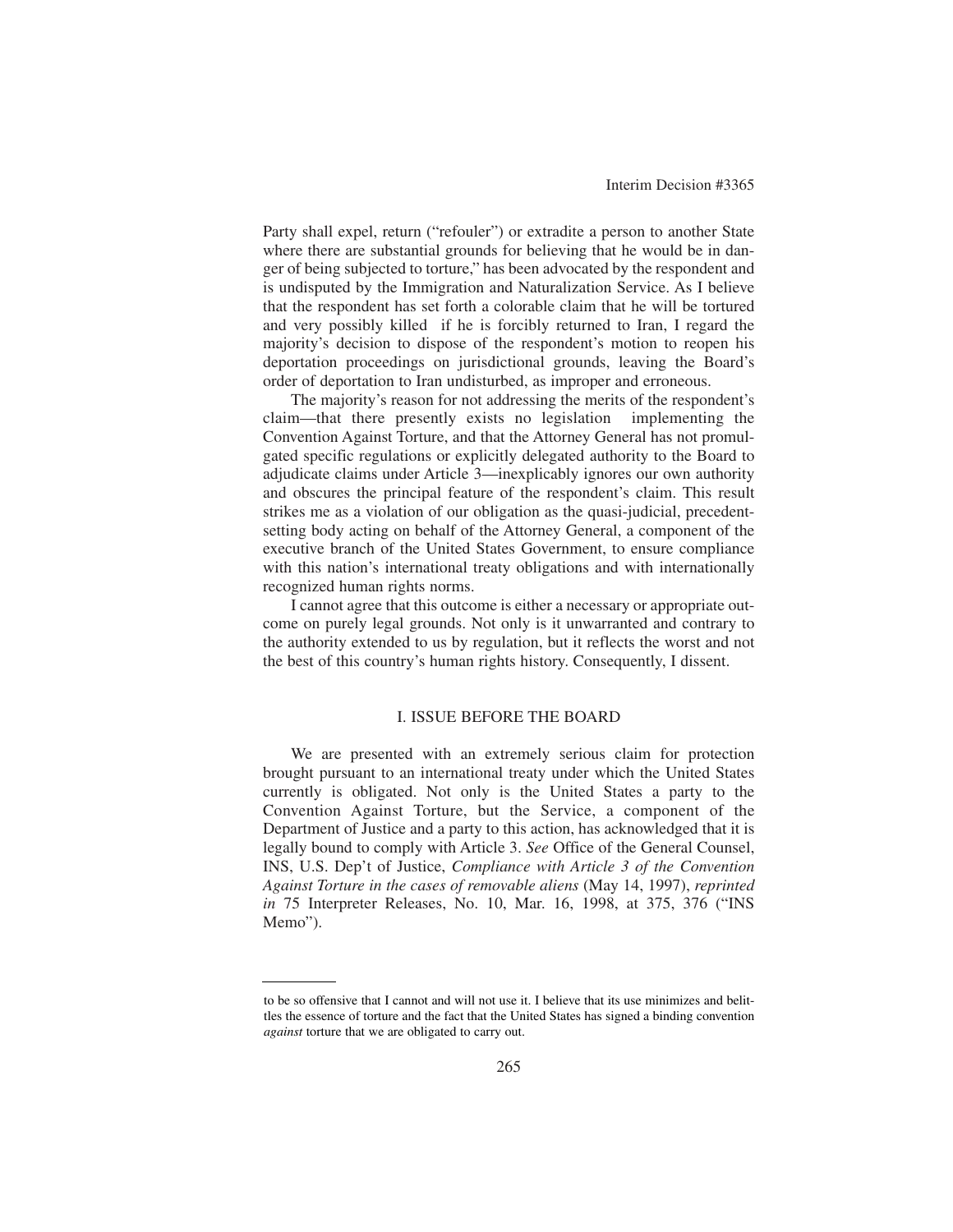The issue before us is this: Given that the Board, an administrative component of the same department of the executive branch of the United States Government, is bound by the Convention Against Torture, what obligation do we have to consider and act upon the respondent's claim in the absence of any specific regulations? Ultimately, we are faced with the question which the majority has simply evaded by declining to assume jurisdiction over the respondent's claim: *how* to comply with the United States' undisputed obligations under Article 3 despite our momentary inability to grant the respondent a specific form of relief from deportation.

# II. RESPONDENT'S CLAIM AND THE CONVENTION AGAINST TORTURE

The respondent requests more than a specific form of statutory relief from deportation. He seeks protection from deportation to state-sponsored torture in his homeland. He has established that Iranian authorities are likely to torture him simply because he openly expressed his opposition to the Ayatollah Khomeini.

## **A. Basis of the Respondent's Claim in Relation to the Convention Against Torture**

The respondent asserted that following the Islamic revolution in Iran, he was the team captain at a soccer match. As captain, he was told to carry a large portrait of the Ayatollah Khomeini around the soccer field before the game but refused to do so and threw the portrait to the ground. The respondent was ejected from the game and was later informed by his coach that his life was in danger due to "anti-Khomeini activities." The respondent presented evidence, which is contained in the record of proceedings, that in November 1982, he was tried and convicted in absentia and that there is an outstanding warrant for his arrest if he returns to Iran. The warrant indicates that if he turns himself in, he will be subject to life imprisonment. If he is arrested, however, he will be *executed* for the crime of "insulting the leader of the revolution."

The record contains a portion of a February 1996 profile of asylum claims and country conditions for Iran, prepared by the Department of State, which states that the Government of Iran

continues to be a major abuser of human rights. There was no evidence of improvement in 1995. Systematic abuses include extrajudicial killings and summary executions; *widespread use of torture and other degrading treatment*; disappearances; arbitrary arrest and detention; lack of fair trials; harsh prison conditions; and repression of the freedoms of speech, press, assembly, association, and religion, as well as infringements on the right of privacy. . . . In August, the UNHCR approved a resolution con-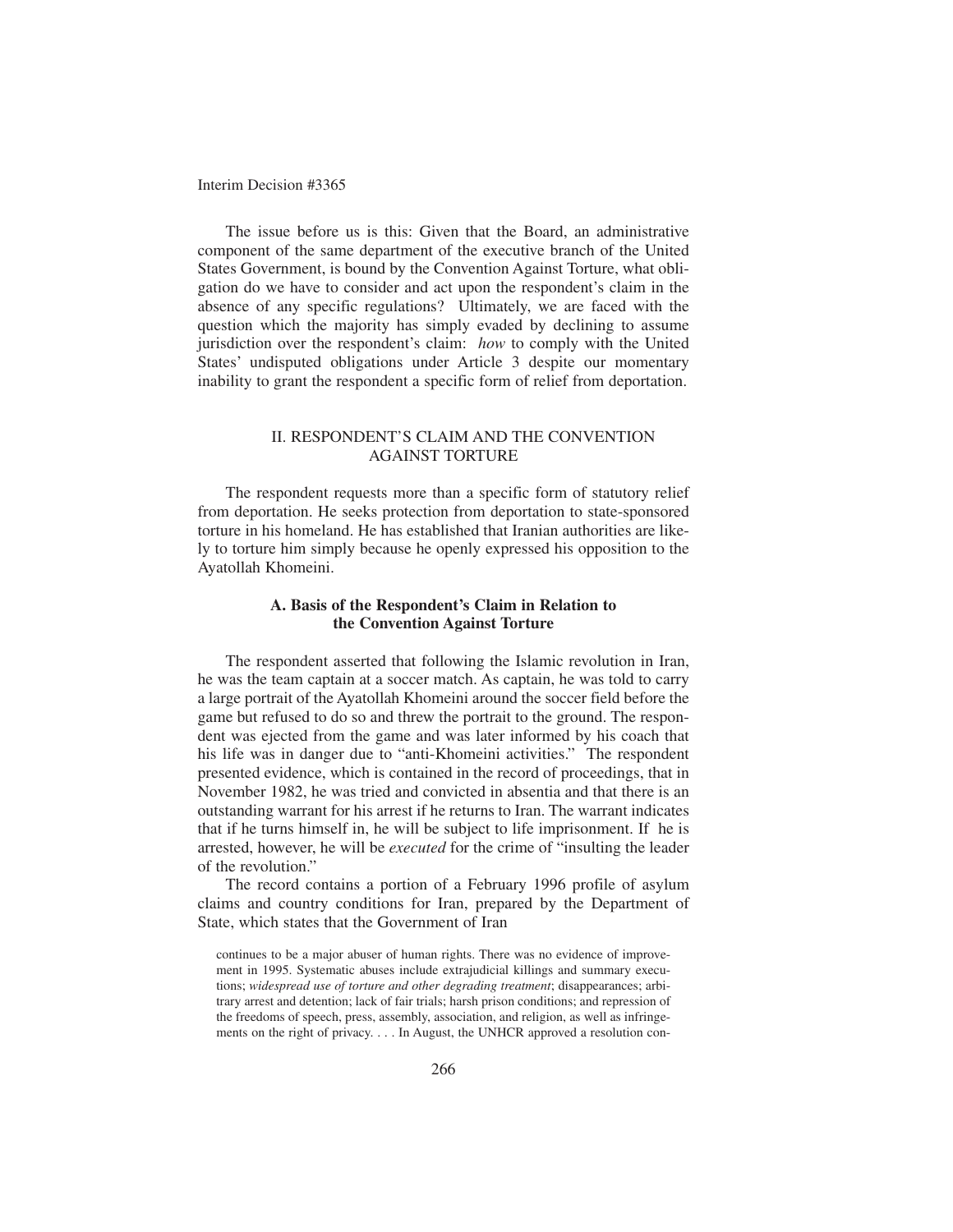demning the "extensive and continuing human rights abuses by the Government of the Islamic Republic of Iran . . . .

Bureau of Democracy, Human Rights and labor, U.S. Dep't of State, *Iran - Profile of Asylum Claims & Country Conditions* (Feb. 1996) [hereinafter *Profile*] (emphasis added). In addition, the record contains a Department of State country report on human rights practices for 1993 pertaining to Iran, which finds reports of torture and ill-treatment of detainees to be credible. Committees on Foreign Affairs and Foreign Relations, 103d Congress, 2d Sess., *Country Reports on Human Rights Practices for 1993* 1176 (Joint Comm. Print 1994). It describes the common methods of torture reported to include "suspension for long periods in contorted positions, burning with cigarettes, and, most frequently, severe and repeated beatings with cables or other instruments on the back and on the soles of the feet," and reports that prisoners "are frequently held in solitary confinement or denied adequate rations or medical care . . . [and that] protests against poor prison conditions in the past reportedly prompted beatings, denial of medical care, and, in some cases, execution." *Id.* at 1177.

## **B. Terms of the United Nations Convention Against Torture**

The Convention Against Torture is an expression of the international community's desire to eliminate torture and other cruel, inhuman, or degrading treatment or punishment throughout the world.<sup>2</sup> Article 1 of the Convention Against Torture, in pertinent part, defines "torture" as

any act by which severe pain or suffering, whether physical or mental, is intentionally inflicted on a person . . . when such pain or suffering is inflicted by or at the instigation of or with the consent or acquiescence of a public official or other person acting in an official capacity. It does not include pain or suffering arising only from, inherent in or incidental to lawful sanctions.

To be considered "torture" under the Convention Against Torture, an act (or series of acts) must meet a three-part test. First, the act must involve the infliction of severe pain or suffering, either physical or mental.<sup>3</sup> Second, the torture must be intentionally inflicted. Third, the torture must occur at

<sup>2</sup> *See* Report of the Committee on Foreign Relations, S. Exec. Rep. No. 30, 101st Cong., 2d Sess. 1, 2-3 (1990).

<sup>&</sup>lt;sup>3</sup>In its resolution of advice and consent, the Senate included the understanding that "mental pain or suffering" refers to prolonged mental harm caused by or resulting from

<sup>(1)</sup> the intentional infliction or threatened infliction of severe physical pain or suffering; (2) the administration or application, or threatened administration or application, of mind altering substances or other procedures calculated to disrupt profoundly the senses or the personality; (3) the threat of imminent death; or (4) the threat that anoth-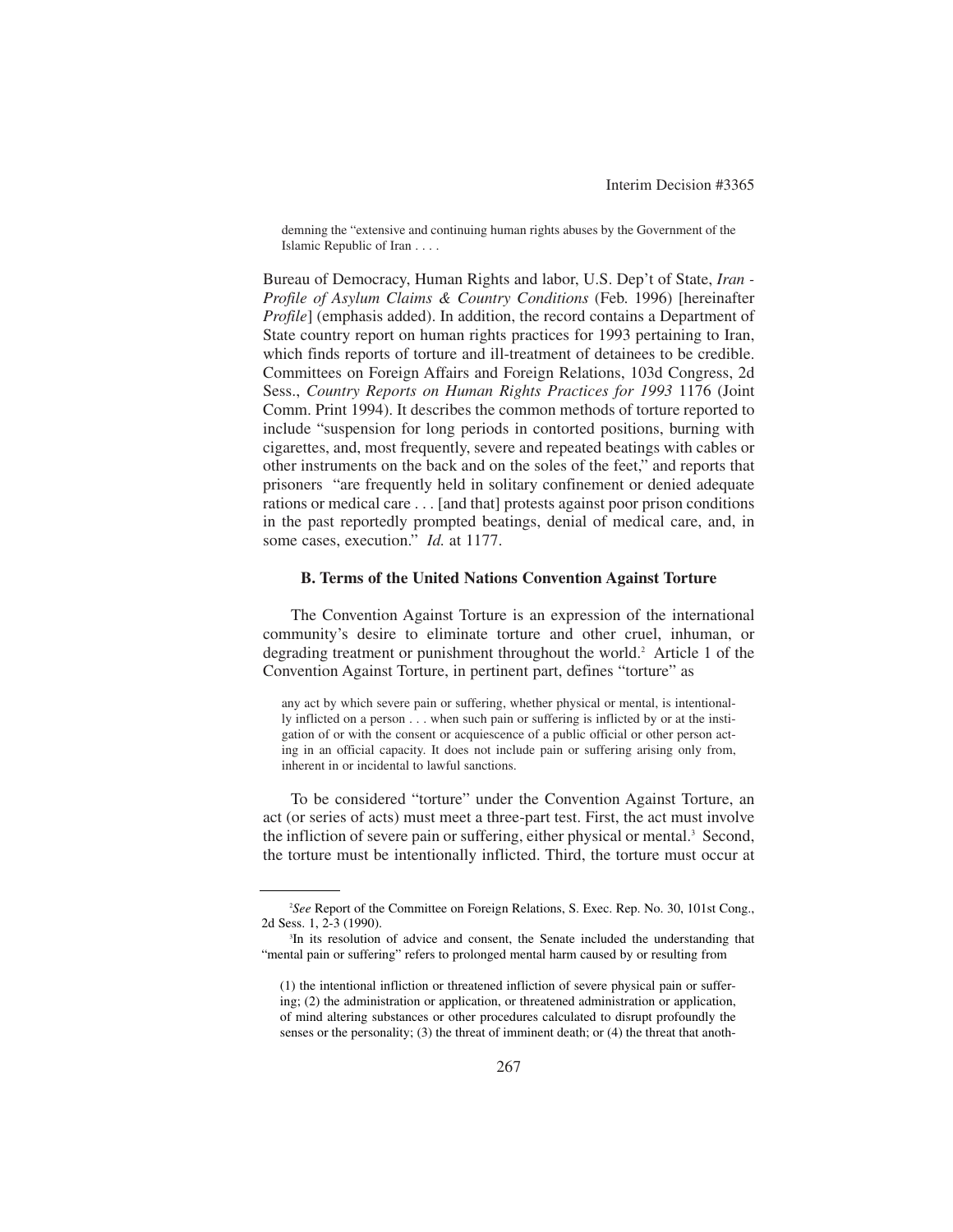the instigation of, or with the consent or *acquiescence* of, a public official.

Although Article 3 of the Convention Against Torture is modeled after Article 33 of the 1951 Convention Relating to the Status of Refugees,  $4\pi$ which prohibits returning a refugee to a place "where his life or freedom would be threatened on account of his race, religion, nationality, membership of a particular social group or political opinion," protection under the Convention Against Torture is unconditional and available to *any* person facing torture as defined in the Convention. *See* J.H. Burgers and H. Danelius, *The United Nations Convention against Torture: A Handbook* 125 (1988).

In particular, an individual who seeks protection under Article 3 of the Convention Against Torture is not required to demonstrate that he or she would be tortured on account of a particular belief or immutable characteristic. *See* Report of the Committee on Foreign Relations, S. Exec. Rep. No. 30, 101st Cong., 2d Sess. 1, 16 (1990) ("Senate Report")(stating that Article 3 "would extend the prohibition on deportation under existing U.S. law to cases of torture not involving persecution on one of the listed impermissible grounds"); *cf., e.g., Ghaly v. INS*, 58 F.3d 1425, 1431 (9th Cir. 1995) (holding that even "morally reprehensible" treatment is not "persecution" for asylum purposes unless it occurs "on account of" one of the five grounds enumerated in the Immigration and Nationality Act); *Matter of T-M-B-*, 21 I&N Dec. 775 (BIA 1997), *aff'd sub nom. Borja v. INS*, 139 F.3d 1251 (9th Cir. 1998), Moreover, the motivations or beliefs of the torturer are not relevant to the analysis of a country's obligation to provide protection under Article 3. *Cf., e.g., INS v. Elias-Zacarias*, 502 U.S. 478, 483-84 (1992); *Matter of S-P-*, 21 I&N Dec. 486 (BIA 1996) (holding that the applicant must show that persecution was motivated, at least in part, by an actual or imputed protected ground).<sup>5</sup>

er person will imminently be subjected to death, severe physical pain or suffering, or the administration or application of mind altering substances or other procedures calculated to disrupt profoundly the senses or the personality.

<sup>136</sup> Cong. Rec. S17,486, S17,486 (daily ed. Oct. 27, 1990) ("Senate Resolution").

<sup>4</sup> Convention Relating to the Status of Refugees, *adopted* July 28, 1951, 19 U.S.T. 6259, 189 U.N.T.S. 150, (entered into force Apr. 22, 1954) ("Convention"), as incorporated within the provisions of the Protocol Relating to the Status of Refugees, *opened for signature* Jan. 31, 1967, 19 U.S.T. 6223, T.I.A.S. No. 6577, 606 U.N.T.S. 267 (entered into force Oct. 4, 1967; for the United States Nov. 1, 1968); *see also* sections 208 and 243(h) of the Immigration and Nationality Act, 8 U.S.C. §§ 1158, 1253(h) (1994), as enacted in United States law by the Refugee Act of 1980, Pub. L. No. 96-212, 94 Stat. 102.

<sup>5</sup> It is worth noting that even under asylum law, the intent or motive of the persecutor need not be malicious, and punishment inflicted by a "legitimate" government may constitute persecution. *Matter of Kasinga*, 21 I&N Dec. 357 (BIA 1996); *see also Pitcherskaia v. INS*, 118 F.3d 641 (9th Cir. 1997)(clarifying that an intent to harm need not be shown to establish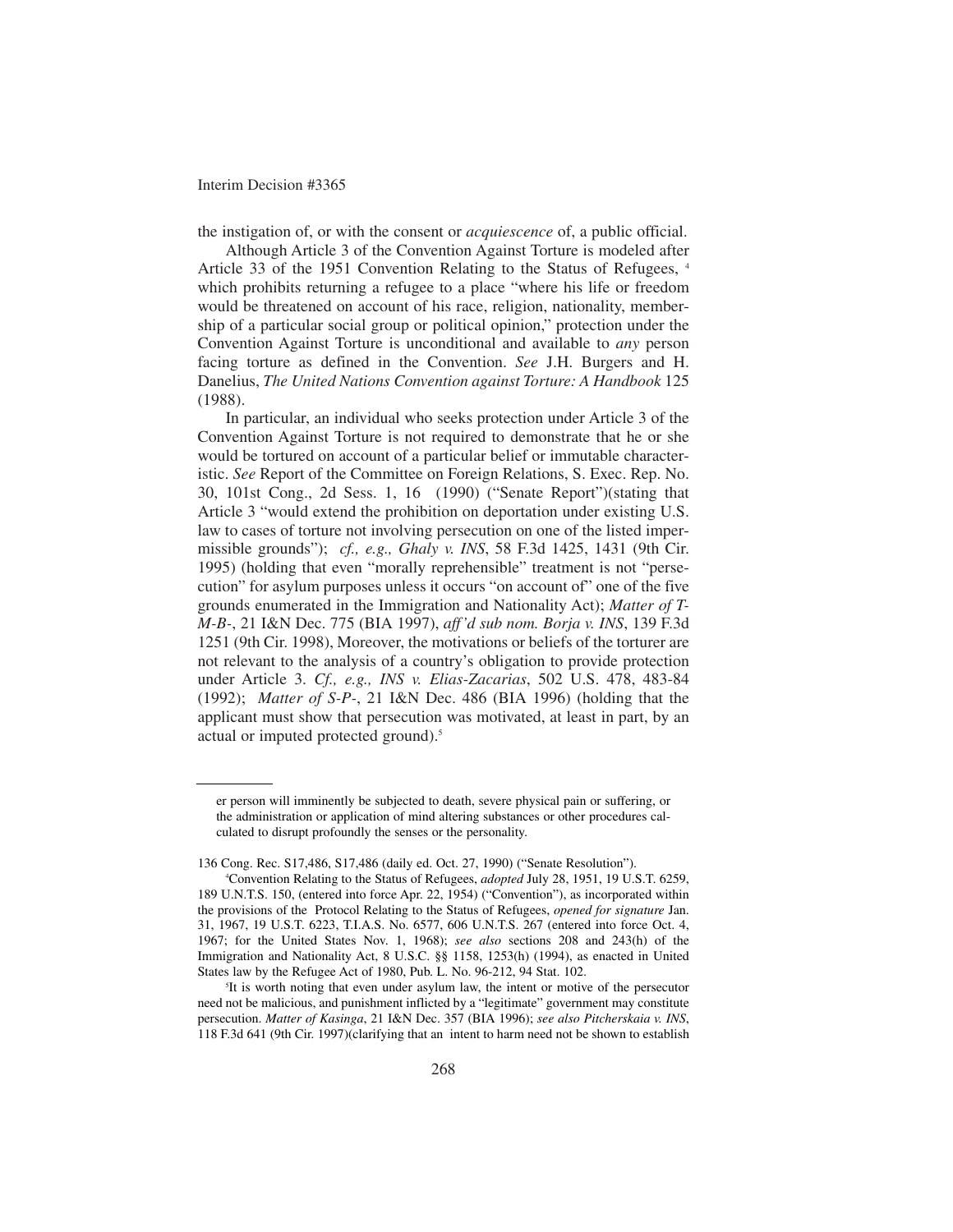Furthermore, Article 3 contains no exclusionary clause creating exceptions to eligibility for protection, such as those set forth in Article 33(2) of the Convention and codified in our domestic law at section 243(h) of the Immigration and Nationality Act, 8 U.S.C. § 1253(h) (1994). Thus, although a torture victim may have been a persecutor or torturer of others, convicted of an "aggravated felony" or a "particularly serious crime," or considered a threat to United States security, he remains entitled to nonrefoulement. *Cf.* 208(d), 243(h)(2) of the Act, 8 U.S.C. §§ 1154(d), 1253(h) (1994); *Matter of Q-T-M-T-*, 21 I&N Dec. 639 (BIA 1996). Accordingly, unlike the limited protection afforded under the Convention and Protocol, the prohibition against refoulement set forth in Article 3 is absolute.<sup>6</sup>

In addition, the Senate has clarified that both actual knowledge and "willful blindness" on the part of an official constitutes "acquiescence" within the meaning of Article 1 of the Convention Against Torture, Senate Report, *supra*, at 9, and that a state "could not through its domestic sanctions defeat the object and purpose of the Convention to prohibit torture." 136 Cong. Rec. S17,486, S17,491 (daily ed. Oct. 27, 1990) ("Senate Resolution") (referring to the exception for treatment "arising only from, inherent in or incidental to lawful sanctions," quoting Convention Against Torture, art. 1). The Senate also has included the understanding that the phrase, "substantial grounds for believing that he would be in danger of being subjected to torture," in Article 3 is to be construed to mean that it is "'more likely than not that the alien would be subject to persecution," thus imposing an evidentiary standard analogous to the "clear probability of persecution" standard enunciated by the Supreme Court with regard to claims for withholding of deportation. Senate Report, *supra*, at 10 (quoting *INS v. Stevic*, 467 U.S. 407 (1984)); *see also* David P. Stewart, *The Convention Against Torture and the Reception of International Criminal Law within the United States*, 15 Nova L. Rev. 449, 458 (1991)(stating that "because adherence to the Convention would require (rather than permit) non-refoulement, the . . . more stringent [clear probability] standard was considered the appropriate referent as a matter of domestic law"); *cf. INS v. Cardoza-Fonseca*, 480 U.S. 421, 431 (1987) (holding that eligibility for asylum requires a reasonable likelihood of persecution).

a persecutory motive); *Rodriguez-Roman v. INS*, 98 F.3d 416 (9th Cir. 1996) (finding that excessive state punishment provides a basis to find persecution based on imputed political opinion),

<sup>6</sup> Elisa C. Massimino, *Relief from Deportation Under Article 3 of the United Nations Convention Against Torture,* in 2 1997-98 Immigration and Naturality Law Handbook 467, 472 (American Immigration Lawyers Association ed., 1997) (stating that "[i]f there are substantial grounds for believing that an individual would be in danger of being subjected to torture if returned, the State may not, *under any circumstances*, return him or her"(emphasis added)).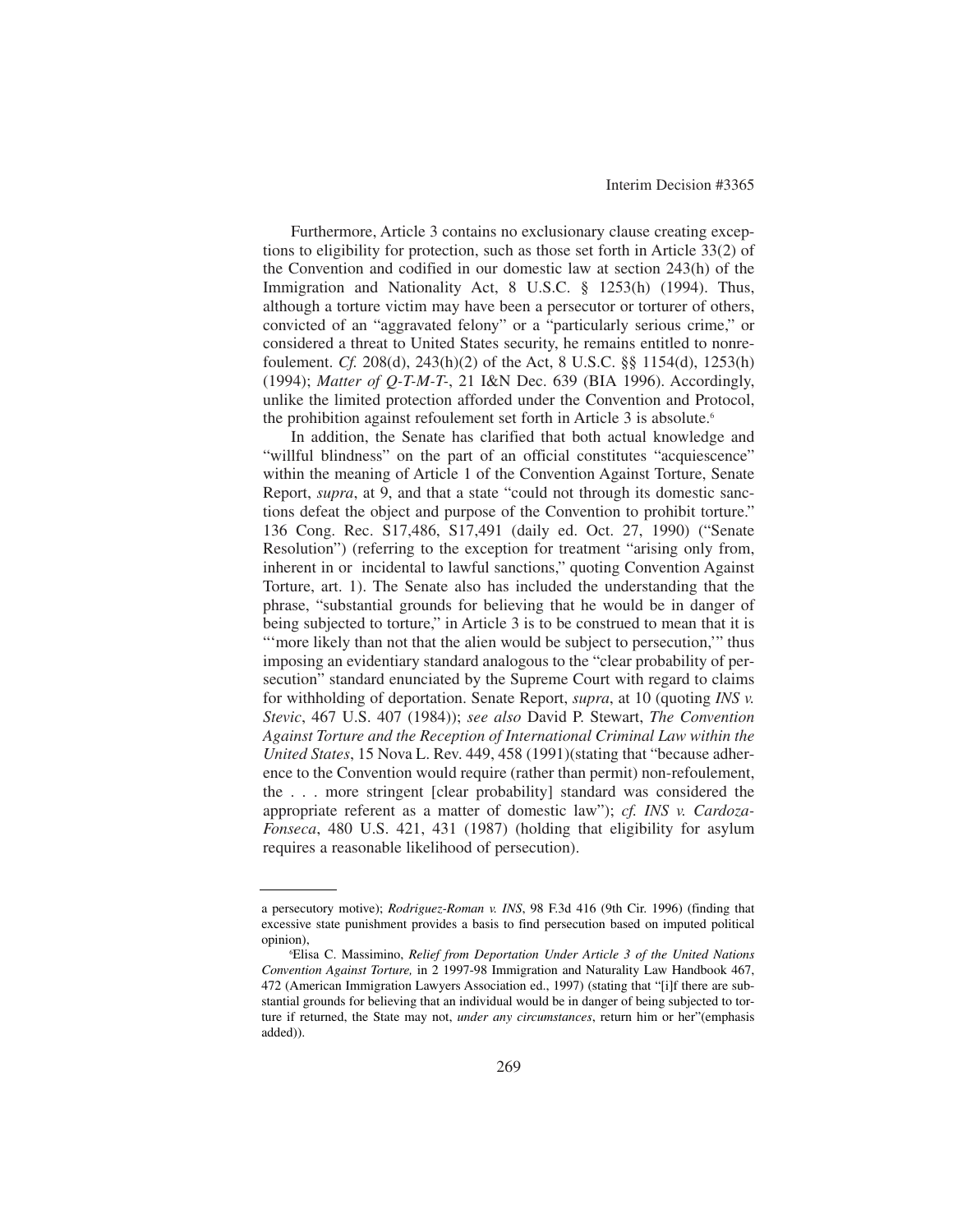Under both the terms of the Convention Against Torture and the Senate's interpretations of those terms, the respondent has presented sufficient evidence to establish that if forcibly returned to Iran, he faces a clear probability of severe physical and/or mental pain intentionally inflicted by a state official, not arising solely from lawful criminal sanctions. Accordingly, the respondent has set forth at least a prima facie case that his deportation would violate the prohibition on refoulement articulated in Article 3 of the Convention Against Torture.

## III. JURISDICTION TO ACT IN RESPONSE TO THE RESPONDENT'S CLAIM

Our jurisdiction to act on the substance of the respondent's claim under Article 3 of the Convention Against Torture depends principally on whether the United States is obligated to consider and observe Article 3 of the Convention Against Torture, and if so, whether the Board has any obligation—and any corresponding discretion or authority—to respond to, or to enforce it. In answering these questions, we must address the meaning and effect of the principle that, in the absence of implementing legislation codifying the terms of the international document in domestic law, a treaty must be self-executing. We also must address the function of the Board and our place as a quasi-judicial tribunal within the Department of Justice, and the executive branch.

Treaties, like the constitution and other federal laws, are considered by the Supremacy Clause to be the "law of the land."7 As elaborated above, Article 3 of the Convention Against Torture prohibits the return of an individual to a country in which he or she has faced or would face torture. The bare obligation not to return—imposed on the United States as a signatory to this treaty—is not dependent on its codification in domestic law or other implementing legislation, and, consequently, the "enforceability" of the Convention Against Torture is acknowledged by the Service. Given these considerations, I conclude that the United States has an obligation not to order, allow, facilitate, or effectuate the return of an individual who faced or would face torture, as defined in Article 3, to a place where such torture occurred or would occur.

<sup>7</sup> The Supremacy Clause of the United States Constitution provides that the "Constitution, and the laws of the United States which shall be made in Pursuance thereof; and all Treaties made, or which shall be made, under the Authority of the United States, shall be the supreme Law of the Land; and the Judges in every State shall be bound thereby, any Thing in the Constitution or Laws of any State to the Contrary notwithstanding." U.S. Const. art. VI, cl. 2.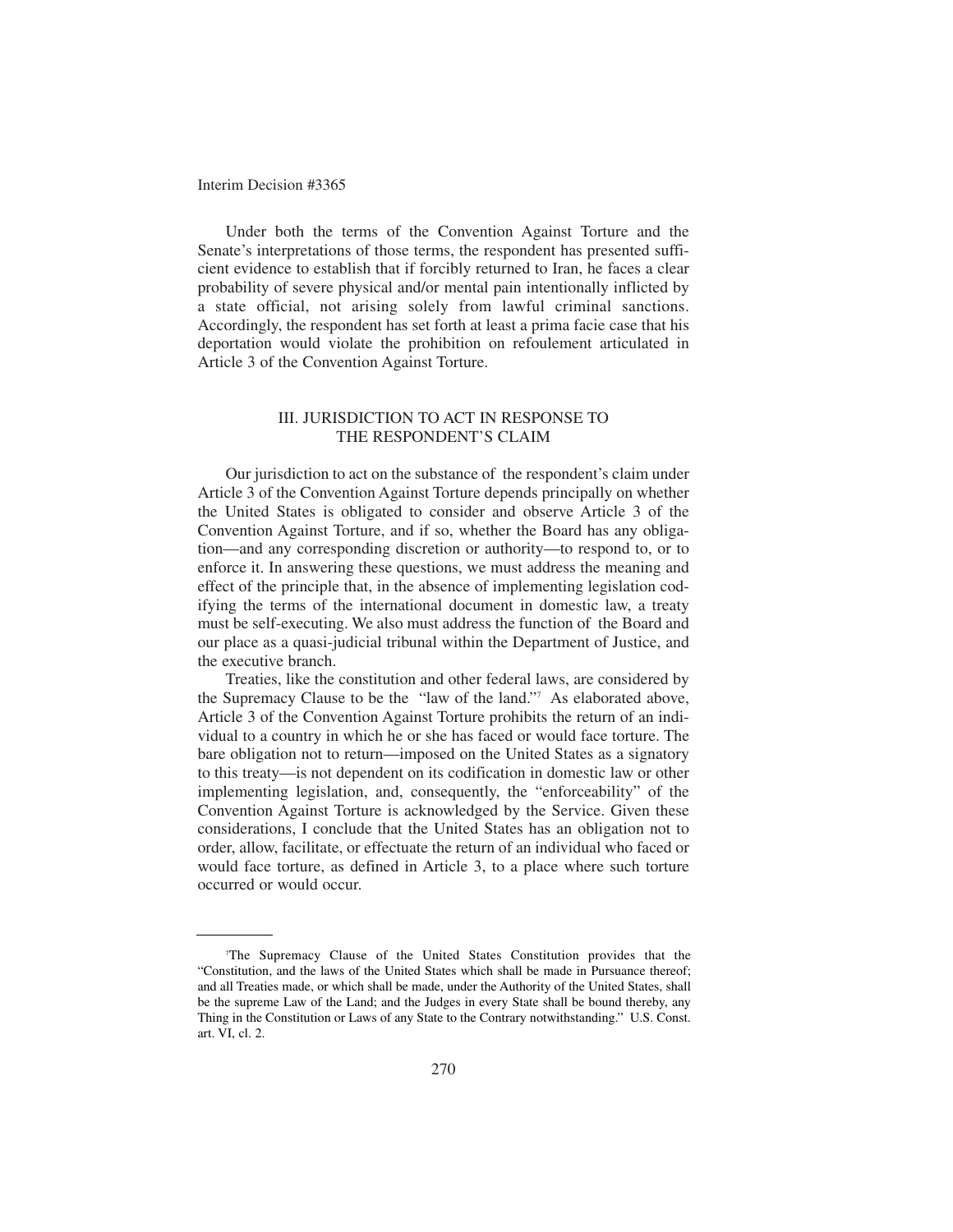As it is undisputed that Article 3 of the Convention Against Torture, under which the respondent makes his claim, is part of a treaty that is binding on the United States, it is binding on executive branch departments and officials. *See* INS Memo, *supra*. Immigration Judges and Board Members who preside over quasi-judicial trial and appellate level tribunals within the Department of Justice are not exempted from this obligation.

As a quasi-judicial tribunal within the Department of Justice, the Board exercises the authority delegated by Congress to the Attorney General according to federal regulations, which provide:

Subject to any specific limitation prescribed by this chapter, in considering and determining cases before it as provided in this part the Board shall exercise such discretion and authority conferred upon the Attorney General by law as is appropriate and necessary for the disposition of the case.

#### 8 C.F.R. § 3.1(d) (1998),

The United States Court of Appeals for the Ninth Circuit, the jurisdiction in which this case arises, recently has emphasized the critical role played by Immigration Judges—and, by logical extension, members of this Board—"in the congressional scheme for the fair treatment of aliens within our borders." *Singh v. Waters*, 87 F.3d 346, 346 (9th Cir. 1996), The court has stated:

Congress has created immigration judges, who, although they do not have the security of life tenure, are intended to act as judges—that is, as persons fearlessly and impartially applying the laws of the United States to the agency to which they are assigned; and whose orders are to be obeyed by such agency as the orders of other judges of the United States are to be obeyed.

#### *Id.* at 346, 347.

The next question is whether the Board is obligated not to order the respondent deported, or is authorized to act affirmatively in some other way to prevent his deportation. I conclude that whether or not the treaty is selfexecuting, and whether or not the Attorney General has specifically ordered us to act in compliance with the treaty, we do have such obligation and authority.

### **A. Article 3 as a Self-Executing Provision**

Although a treaty is equivalent in stature and force to other federal law, there is no basis for an individual to assert a treaty-based claim directly before a United States court, unless the applicable treaty provision is "selfexecuting." *See, e.g.*, *Frolova v. Union of Soviet Socialist Republics,* 761 F.2d 370, 373 (7th Cir. 1985)*; United States v. Postal*, 589 F.2d 862, 875 (5th Cir.), *cert. denied*, 444 U.S. 832 (1979), To say that a treaty, or specific provision thereof, is "self-executing" means that it may be enforced in the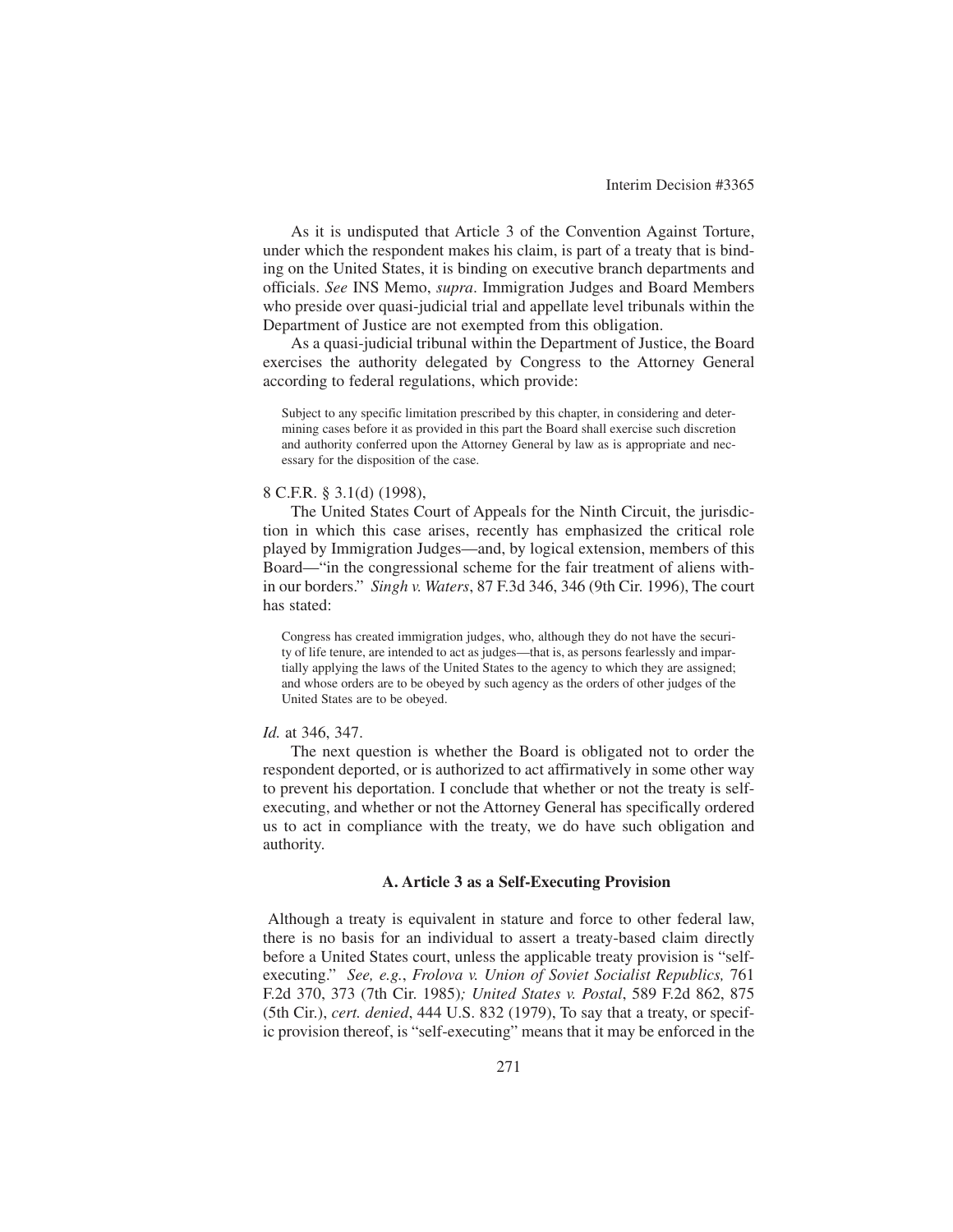federal courts without the need for any prior congressional action to "implement" the treaty or a particular provision of the treaty.

I do not dispute that legislation "generally" is required to implement treaty provisions. *See, e.g., Islamic Republic of Iran v. Boeing Co.,* 771 F.2d 1279, 1284 (9th Cir. 1985), *cert. dismissed*, 479 U.S. 957 (1986), Nevertheless, I find that majority's classification of the treaty before us particularly Article 3—as not self-executing is contrary to its actual terms, dependent on precedents in cases that involved other treaties with different terms, and reliant on generalities that belie the four distinct ways in which the courts have assessed whether a treaty provision is self-executing. *See* Carlos M. Vazquez, *The Four Doctrines of Self-Executing Treaties*, 89 Am. J. Int'l L. 695 (1995). These include considering (1) the intent of the parties to the treaty, as revealed either in the language of the treaty itself or in the ratification instruments, (2) whether the treaty provision poses a justiciable question, (3) whether the provision conveys to individuals a private right of action, and (4) whether the substance of the treaty provision falls within the constitutional authority of the parties to the agreement. *Id.; see also* Kristen B. Rosati, *The United Nations Convention Against Torture: A Detailed Examination of the Convention as an Alternative for Asylum Seekers*, 97-12 Immigration Briefings 5, 6 (1997) [hereinafter Rosati, *Detailed Examination*].

## **1. Intent**

A presumption exists that a treaty *is* self-executing *unless the treaty language* at issue "manifests an intention that it shall not become effective as domestic law without the enactment of implementing legislation." *Rainbow Navigation, Inc. v. Department of Navy*, 686 F.Supp. 354, 357 (D.D.C. Cir. 1988). The single declaration made by the Senate in ratification documents that the treaty is not self-executing, upon which the majority relies, is not dispositive of intent. By contrast, the pertinent language of the Convention Against Torture reveals that it is *not* among those treaties that simply articulate aspirations, rather than imposing obligations, which have been found by the courts to be unenforceable and have been described as "non-self-executing." *See* Vazquez, *supra*, at 712; *see also INS v. Stevic, supra*, at 429 n.22 (1984) (describing Article 34 of the Refugee Convention as "precatory and not self-executing," in contrast to the nonrefoulement language contained in Article 33, which "gave the refugee an *entitlement* to avoid deportation" (emphasis added)); *Tel-Oren v. Libyan Arab Republic*, 726 F.2d 774, 809 (D.C. Cir. 1984) (Bork, J., concurring) (commenting that Articles 1 and 2 of the United Nations Charter state "mere aspirations . . . none of which can sensibly be thought to have been intended to be judicially enforceable at the behest of individuals"), *cert. denied*, 470 U.S. 1003 (1985),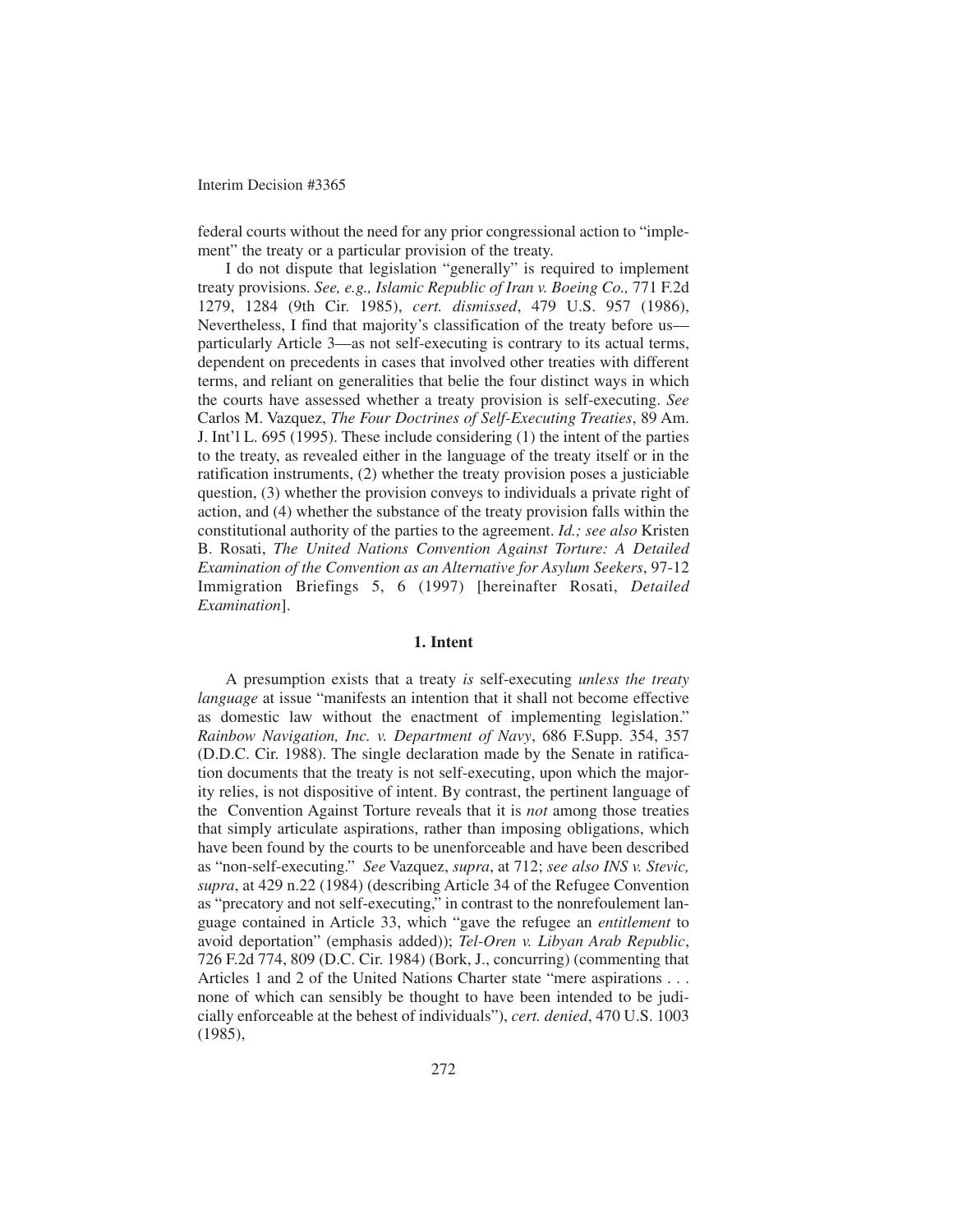Although the majority relies principally on the "intent of the parties" prong to conclude that Article 3 is not self-executing, the majority's conclusion is not supported by the language of the treaty. The language of Article 3 of the Convention Against Torture imposes specific obligations on signatories, stating that a party to the convention *shall not* return an individual to a place where there are substantial grounds for believing that he or she would face torture. Such strict language suggests that this prohibition has the force of law upon a country's accession to the treaty. *See INS v. Cardoza-Fonseca, supra*, at 432-33 (stating that the United States has been bound by the Protocol since 1968, when it became a signatory); *INS v. Stevic, supra*, at 426 n.20 (quoting H.R. Rep. No. 96-608, at 17-18 (1979), as stating that a revision of the language in section 243(h) of the Act was necessary "'so that U.S. statutory law clearly reflects our legal obligations under international agreements'").

Moreover, unlike certain other provisions of the Convention Against Torture, Article 3 does not call for domestic implementing legislation. *Cf., e.g.*, Convention Against Torture, *supra*, art. 4 (requiring each contracting state to "ensure that all acts of torture are offences under its criminal law" and to "make these offences punishable by appropriate penalties").<sup>8</sup> Accordingly, the straightforward prohibition articulated by the specific language of Article 3 reflects that the parties intended the nonrefoulement provision to be self-executing, and thus enforceable without the need for implementing legislation. At a minimum, the language used by the Senate in the ratification instrument in no way forecloses the Board's authority to act under 8 C.F.R. § 3.1(d).

## **2. Justiciability**

A justiciable question of law, indicating that a treaty provision may be found to be self-executing, is determined by considering the purpose of the treaty provision, the existence of domestic procedures appropriate for direct implementation of the treaty provision, the availability and feasibility of alternative methods of enforcing the treaty provision, and the "immediate and long-range social consequences" of deciding that the provision either is or is not self-executing), *Saipan v. United States Dep't of Interior*, 502 F.2d 90, 97 (9th Cir. 1974), *cert. denied*, 420 U.S. 1003 (1975); *see also Frolova v. Union of Soviet Socialist Republics, supra*, at 373 (noting that courts examine several factors, including the four listed, in deciding the self-executing question); *United States v. Postal, supra*, at 877 (citing with approval four factors articulated in *Saipan*).

<sup>8</sup> In April 1994, Congress enacted legislation criminalizing torture, thereby effectively implementing Article 4 of the Convention. *See* 18 U.S.C. § 2340A (1994).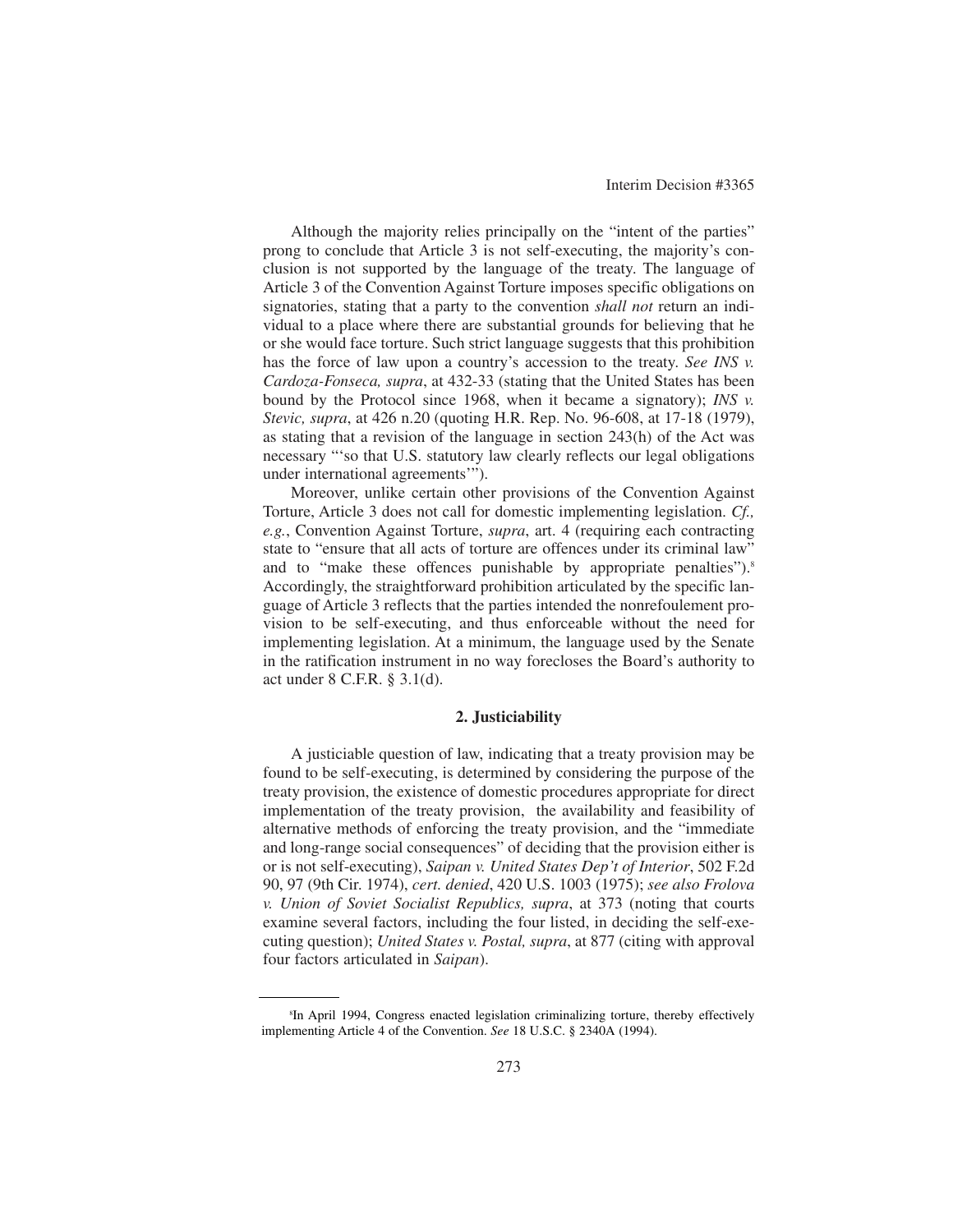Consideration of the purpose of the Convention Against Torture and the "immediate and long-range social consequences" of finding Article 3 to be self-executing favors such a designation. *Saipan v. United States Dep't of Interior, supra*, at 97. In addition, the existence of available domestic procedures, and the availability and feasibility of alternate methods of enforcing the treaty, favors finding the treaty to raise a justiciable question of law rendering the treaty self-executing.

## **3. Private Right of Action**

"Many treaties, like most constitutional provisions and many federal statutes, do not themselves purport to confer private rights of action. . . . [Nevertheless, a] treaty that does not itself address private enforcement is no less judicially enforceable by individuals than constitutional or statutory provisions that do not themselves address private enforcement." Vazquez, *supra*, at 719-20. Thus, although commentators generally agree that the provision does not confer a private cause of action by which individuals may enforce the terms of Article 3 in court, this does not mean that individuals are prohibited from relying on Article 3 as substantive law in deportation or removal proceedings. *See* Rosati *Detailed Examination, supra*, at 10; Stewart, *supra*, at 467. Consequently, an individual such as the respondent need not enjoy a private right of action under the Convention Against Torture to be deserving of protection from refoulement according to the terms of Article 3.

## **4. Constitutional Authority**

Although the issue has not been widely addressed by the courts, authorities concur that a treaty that seeks to accomplish something that falls within the exclusive lawmaking authority of Congress is not self-executing. *See* Vazquez, *supra*, at 718-19; Rosati, *Detailed Examination, supra*, at 10. The sorts of treaties that have been deemed non-self-executing because they lack such constitutional authority include those that attempt to raise revenue,<sup>9</sup> those that purport to criminalize certain conduct,<sup>10</sup> and those that attempt to appropriate money. *See* Vazquez, *supra*, at 718-19; Rosati, *Detailed Examination, supra,* at 10; *Restatement of the law (Third) The Foreign Relations Law of the United States* § 111, cmt. i (1986), The Convention Against Torture is not among these types of treaties.

<sup>9</sup> *See, e.g., Edwards v. Carter,* 580 F.2d 1055, 1058 (D.C. Cir. 1978), *cert. denied*, 436 U.S. 907 (1978).

<sup>10</sup>*See, e.g., Hopson v. Krebs*, 622 F.2d 1375, 1380 (9th Cir. 1980); *The Over the Top*, 5 F.2d 838, 845 (D. Conn. 1925).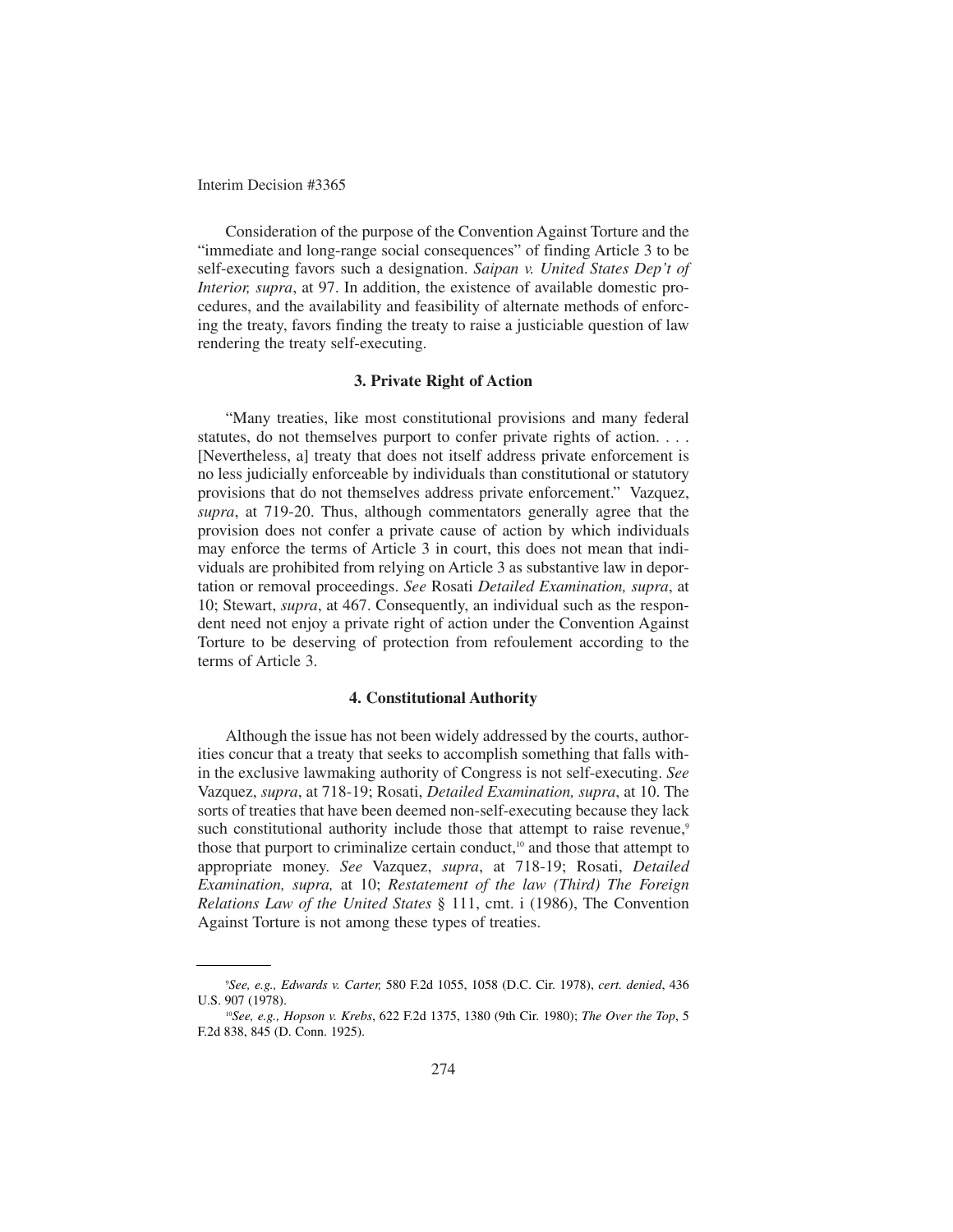In becoming a signatory to the Convention Against Torture, the United States clearly manifested its "opposition to torture and commitment to combat the practice of torture and express[ed] support for the involvement of the U.S. Government in the formulation of international standards and effective implementing mechanisms against torture." Senate Report, *supra*, at 3. According to the Ninth Circuit, "[T]he right to be free from official torture is fundamental and universal, a right deserving of the highest status under international law . . . ." *Siderman de Blake v. Republic of Argentina,* 965 F.2d 699, 717 (9th Cir. 1992), *cert. denied,* 507 U.S. 1017 (1993); *see also Filartiga v. Pena-Irala*, 630 F.2d 876, 881 (2d Cir. 1980) (stating that "there are few, if any, issues in international law today on which opinion seems to be so united as the limitations on a state's power to torture persons held in its custody"); *see also Tel-Oren v. Libyan Arab Republic, supra*, at 781 (holding that the international law prohibition against torture is undisputed).

The prohibition against torture in international law "has been recognized so often and so widely that most scholars and practitioners consider it a principle of customary international law binding on all states." Stewart, *supra*, at 452. Indeed, it is this universal condemnation of torture, and corresponding efforts to protect individuals from such treatment, that led to passage of the Convention Against Torture. In its resolution of advice and consent to the treaty, the Senate indicated that "[t]he Convention codifies international law as it has evolved . . . on the subject of torture and takes a comprehensive approach to the problem of combating torture. . . . Ratification of the Convention Against Torture will demonstrate clearly and unequivocally U.S. opposition to torture and U.S. determination to take steps to eradicate it." Senate Report, *supra*, at 3.11

Even an express determination that Article 3 is not self-executing in the federal courts "does not detract from or modulate in any way the government's nonrefoulement obligation, nor does it diminish the absolute right of all individuals not to be returned to face torture." Elisa C. Massimino, *Relief from Deportation Under Article 3 of the United Nations Convention Against Torture, in* 2 1997-98 Immigration & Nationality Law Handbook at 467, 475, (American Immigration Lawyers Association ed., 1997); *see also* Stewart, *supra*, at 467-68 (stating that the "non-self-executing" declaration included by the Senate "concerns only the domestic effect of the

<sup>11</sup>Notably, the circumstances—Congress' enactment of a comprehensive scheme for the admission of refugees into this country—leading the Ninth Circuit to reject the argument that customary international law principles required the United States to provide "safe haven" on one who did not apply for or was ineligible for asylum do not exist here. *Galo-Garcia v INS***,** 86 F.3d 916, 918 (9th Cir. 1996) (citing *Committee of United States Citizens Living in Nicaragua v. Reagan*, 859 F.2d 929, 939 (D.C. Cir. 1988); *Garcia-Mir v. Meese*, 788 F.2d 1446, 1453 (11th Cir.), *cert. denied sub nom. Ferrer-Mazorra v. Meese*, 479 U.S. 889 (1986).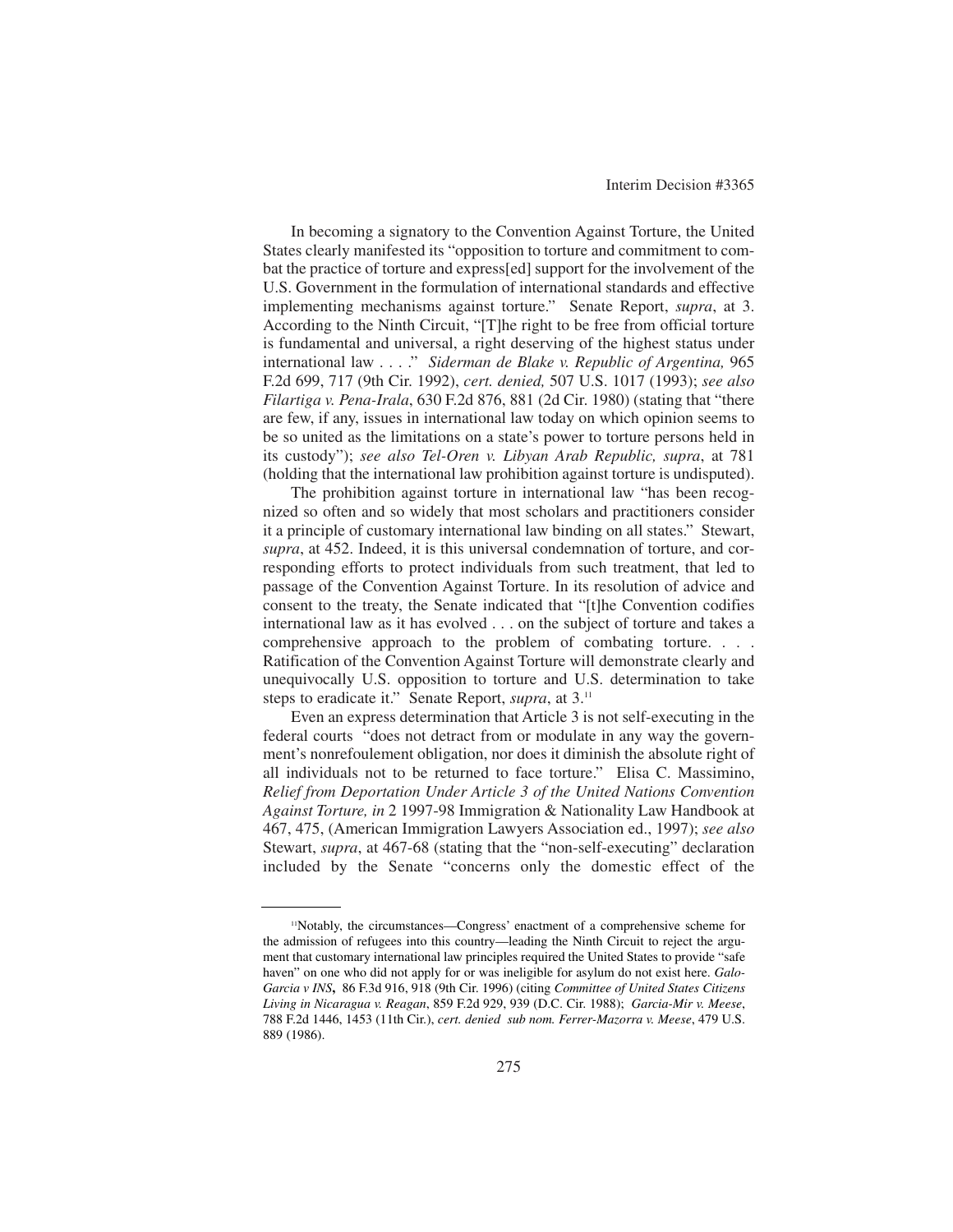Convention and does not limit or alter the extent of the United States's international obligations thereunder"). Denying individuals in deportation or removal proceedings an opportunity to invoke a substantive right to protection under Article 3, merely because there currently exists no legislation specifically implementing the provision, is a violation of the social and humanitarian objectives to which the United States has pledged its adherence, and is contrary to the other factors that suggest "the intention to establish direct, affirmative, and judicially enforceable rights." *Saipan v. United States Dep't of Interior, supra*, at 97.

As the United States' signing of the treaty acknowledges our agreement with its terms and our intention to adhere to its principles, there is no basis to prefer a reading that postpones the United States' obligation to act in accord with Articles 1-16, until such time legislation is enacted, over a reading of the declaration to mean simply that the relevant articles do not provide a federal cause of action, in which substantive rights might be pursued in a United States court. *See* Rosati, *Detailed Examination, supra*, at 7-8 (discussing that the latter reading would not preclude individuals in quasijudicial deportation or removal proceedings from relying on the language of Article 3 for substantive rights of protection from removal). In sum, therefore, the majority's determination that Article 3 is non-self-executing, based merely on its analysis of the intent of one of the parties to the treaty expressed in an instrument of ratification, is an inadequate resolution of an extremely complex issue and results in the abrogation of our responsibilities under the treaty.

## **B. Acknowledgment of Our Obligation to Act in Accordance with Article 3**

According to the Senate, Article 3 is intended to "extend the prohibition on deportation under existing U.S. law to cases of torture not involving persecution on one of the listed impermissible grounds." Senate Report, *supra*, at 16. Although the Service did not submit a brief in this case, agency memoranda and public statements indicate that the Service recognizes the United States' clear obligation to comply with the dictates of Article 3. The agency has specifically addressed the circumstances in which the respondent finds himself, stating that "those individuals who do not qualify for asylum or withholding under U.S. law but for whom Article 3 of the Convention Against Torture [applies] may require a stay of removal." INS Memo, *supra*, at 2. Moreover, the Service has opined that

as a provision in a treaty to which the United States is a party, Article 3 is United States law, equal in force to a federal statute. *See* Article VI, clause 2 of the U.S. Constitution. Such a non-self-executing treaty provision imposes on the United States "an international obligation to adjust its laws and institutions as may be necessary to give effect to the agreement." *See Restatement of the Law (Third) The Foreign Relations Law of*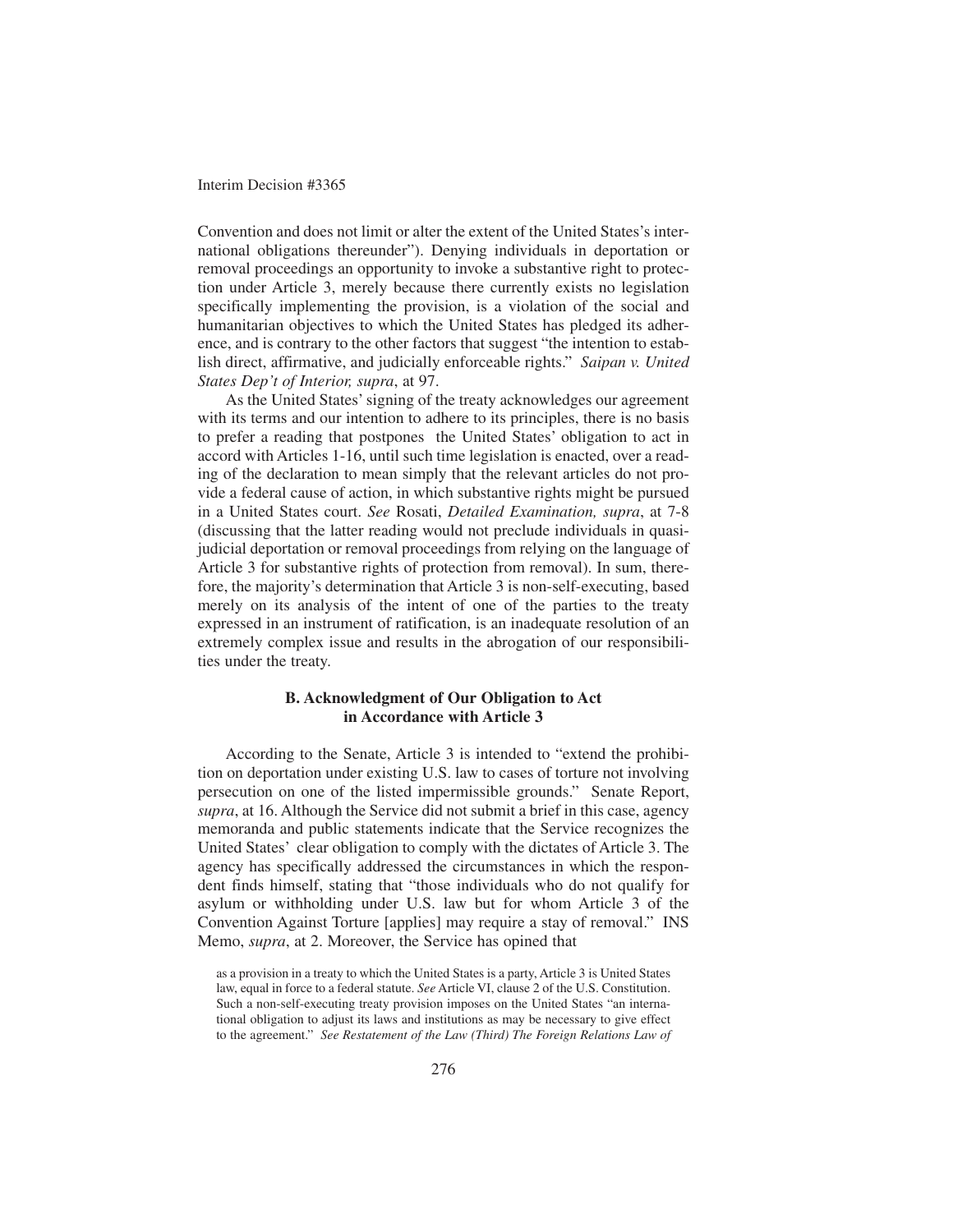*the United States* § 111, comment h (1986), Thus, INS has a legal duty to ensure compliance with Article 3 in the cases of aliens it may remove from the United States.

#### *Id.*

Making a clear distinction between the Senate declaration that Articles 1-16 are not self-executing as only intended to prevent enforcement in the United States courts, the Service accepts unequivocally that we are obligated "to insure that the United States does not violate its duty under Article 3." INS memo, *supra,* at 3. The Service claims to be pursuing an informal process through which it has "evaluated cases involving our obligations under Article 3 since the United States became a party to the Convention Against Torture, and [has] arranged relief where appropriate." Letter from Doris Meissner, INS Commissioner, to Lawyer's Committee for Human Rights, (Feb. 7, 1997) (cited in Massimino, *supra*, at 476 n.19) ("Meissner letter").

In its announcement of regulations implementing the Illegal Immigration Reform and Immigrant Responsibility Act of 1996, Division C of Pub. L. No. 104-207, 110 Stat. 3009-546 ("IIRIRA"), the Service included commentary recognizing that Article 3 "has been in effect since November 1994 . . . [and] the Attorney General has sufficient administrative authority to ensure that the United States observes the limitations on removal required by this provision." Rules and Regulations, 62 Fed. Reg. 10,312, 10,316 (1997). In addition, the Service has announced its intent to "carry out the non-refoulement provision of the Convention Against Torture through its existing administrative authority," 62 Fed. Reg. at 10,316, by granting stays of deportation "where appropriate." Meissner letter, *supra*.

Under its current administrative scheme, claims for relief under the Convention Against Torture are reviewed by the Service's Office of General Counsel. To raise a claim under the existing procedure, an alien seeking relief, or his or her counsel, should write to the INS district counsel with jurisdiction over the individual. A copy also should be sent to the General Counsel of the Service in Washington, D.C. The claimant should submit a detailed statement concerning why he or she will be tortured upon return and should provide any corroborating evidence demonstrating that he or she has been tortured or will be tortured, including documentation from human rights organizations. In addition, an explanation of the procedural posture of the case also should be provided. *See* Rosati, *Detailed Examination*, *supra*, at 5.

The Service has asserted that "[f]or the present," it "intends to continue to carry out the non-refoulement provision of the Convention Against Torture through its existing administrative authority rather than by promulgating regulations." 62 Fed. Reg. at 10,316. If the Service determines that a claimant may be eligible for relief under Article 3, it will agree to a stay of removal. However, no final relief will be provided until formal regula-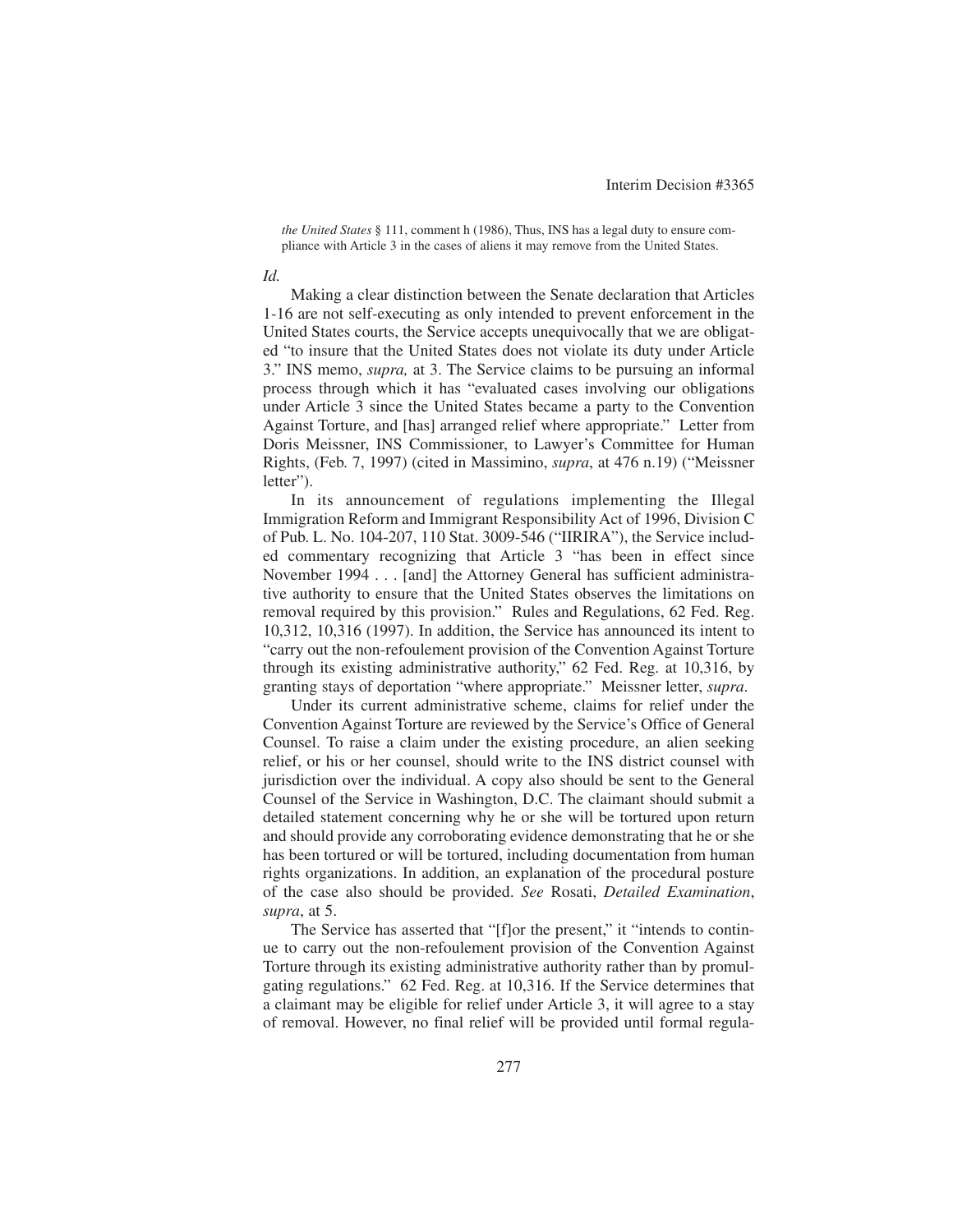tions are promulgated. *See* Rosati, *Detailed Examination, supra*, at 5.

The Service's open and unequivocal admission of the obligations of the United States and the Department of Justice under Article 3 is of significant consequence in our review of the respondent's appeal. Ordinarily an express statement, such as that made by the Service, should establish a fact "'so that the one party need offer no evidence to prove it and the other is not allowed to disprove it.'" *Rarogal v. INS*, 42 F.3d 570, 572 (9th Cir. 1994) (quoting 9 John H. Wigmore, Evidence § 2588 (Chadbourn rev. 1981)). Rather than recognizing the Service's position concerning the force of Article 3 either as a binding admission of the Department of Justice's obligations under Article 3, or at a minimum, as the position of one party to the litigation before us, the majority utterly fails to address the implications of the Service's acknowledgment. *Cf. Rarogal v. INS, supra*, (finding that the Immigration Judge need not accede to the Service's position, but must provide reasons for reaching a conclusion contrary to the stipulated position of the parties). In my view, this failure seriously undermines the reasoning that underlies the majority's opinion.

## **C. Administrative Scheme and "Appropriate and Necessary" Action**

As a component of the executive branch of the United States Government, this Board is required to ensure compliance with the nation's undisputed obligations under international law. The momentary absence of specific regulations empowering the Board to exercise jurisdiction over Article 3 claims—particularly with regard to granting torture victims a permanent remedy or an affirmative status—is not a reason to shrink from our existing regulatory authority, or to ignore the mandates imposed by international law.12 Rather, it requires us to devise a way within our existing authority, if possible, to respond to such claims in compliance with the United States' undisputed obligations under Article 3.

We have discretion and authority under 8 C.F.R. § 3.1(d) to take action that is "appropriate and necessary," to address these claims, at least in part. Deportation or removal proceedings before the Immigration Judges and the Board are an obvious forum for implementation of our obligation under Article 313. I consider it well within the province of the Immigration Judges and the Board to conduct the fact-finding necessary to adjudicate the exis-

<sup>&</sup>lt;sup>12</sup>As one Member of this Board has observed, in comments regarding the impact of the Refugee Convention and Protocol on our laws concerning refugees, "the forces which impel persons to seek refuge may be so overwhelming that the 'normal' immigration laws cannot be applied in their usual manner." *Matter of Pula*, 19 I&N Dec. 467, 476 (BIA 1987) (Heilman, concurring and dissenting).

<sup>&</sup>lt;sup>13</sup>Initially, the Senate stated that the reference to "competent authorities" in Article 3 was to "the competent administrative authorities who make the determination whether to extra-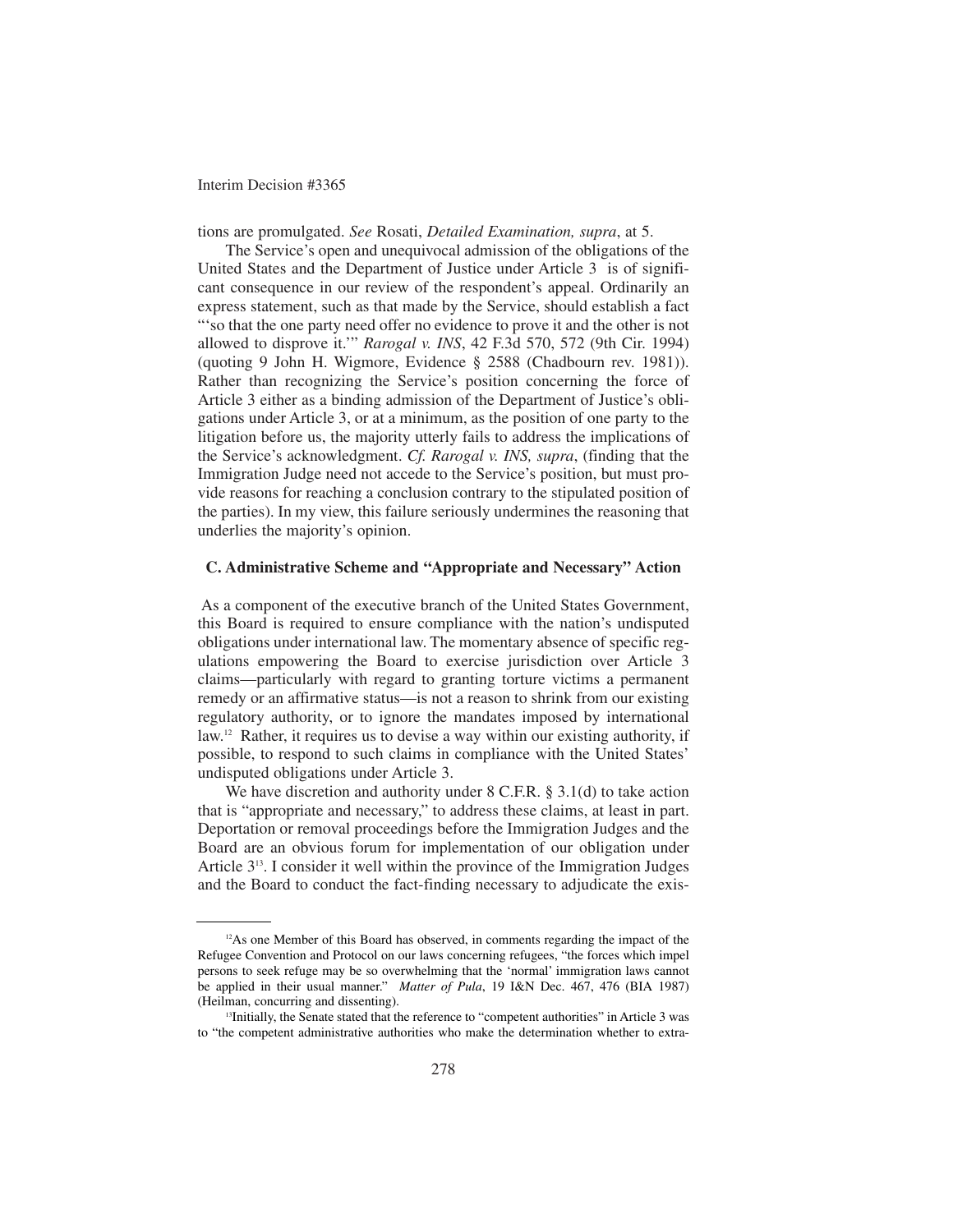tence of a prima facie Article 3 claim, and, at a minimum, to refer meritorious claims to the Service. *See* 8 C.F.R. § 3.1(d); Kristen B. Rosati, *The United Nations Convention Against Torture: A Viable Alternative for Asylum Seekers*, 74 Interpreter Releases, No. 45, Nov. 21, 1997, at 1773, 1781.

Consequently, I believe it appropriate for an Immigration Judge or the Board to grant a continuance or to hold the case in abeyance, respectively, pending a remand to the Service with instructions to adjudicate the alien's Article 3 claim. Moreover, I consider it within the Board's "appropriate and necessary" authority that has been delegated to us by the Attorney General to review the Service's decision whether or not to stay deportation or removal.

In essence, a claim under the Convention Against Torture is much like a claim for withholding of deportation or removal fashioned in conformity with Article 33 of the Convention Relating to the Status of Refugees. The prohibited conduct—be it persecution or torture— must be assessed; the assessment is made based on the consideration of evidence pertaining to the individual's personal circumstances and the treatment he or she has experienced or fears, considered in light of reports of other governmental agencies, such as the Department of State and other international authorities; the assessment must distinguish treatment or conduct that is not subject to protection under the terms of the provision, such as that imposed by a state for legitimate reasons; and an ultimate determination must be made whether or not to afford protection under Article 3.

The Immigration Judges and the Board are uniquely qualified to conduct such evidentiary hearings and render such determinations. The Board has been the administrative body that has considered and reviewed withholding of deportation applications historically. We have exercised this jurisdiction to review and determine such claims before and since enactment of the Refugee Act of 1980, Pub. L. No. 96-212, 94 Stat. 102. We have reviewed the determinations of officials of the Service, prior to the existence of the Executive Office for Immigration Review in 1983, and the determinations made by Immigration Judges after 1983. *See, e.g., Matter of Janus and Janek*, 12 I&N Dec. 866 (BIA 1968); *see also, e.g.*, sections 208, 243(h) of the Act. Together with the Immigration Judges, we have contin-

dite, expel, or return," and recommended including in the ratification document a declaration that "the phrase, 'competent authorities,' as used in Article 3 of the Convention, refers to the Secretary of State in extradition cases and to *the Attorney General in deportation cases*." Senate Report, *supra*, at 17 (emphasis added), This declaration later was omitted, with the explanation that "[a]lthough it remains true that the competent authorities referred to in Article 3 would be the Secretary of State in extradition cases and *the Attorney General in deportation cases*, it is not necessary to include this declaration in the formal instrument of ratification." *Id.* at 37 (emphasis added).